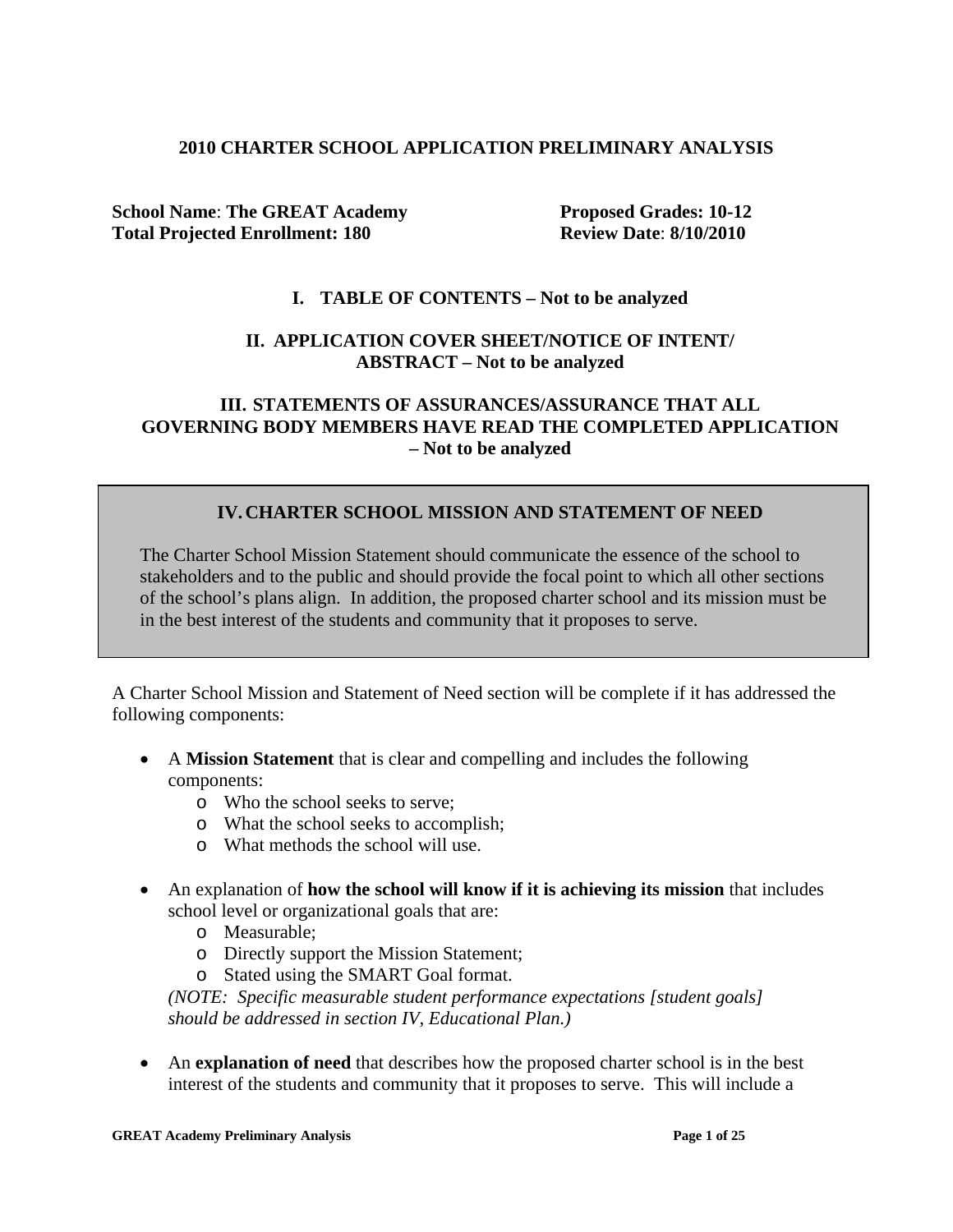demographic description of the student and community population within which the school will be located.

# **ANALYSIS: CHARTER SCHOOL MISSION AND STATEMENT OF NEED**

| Criteria Not Sufficiently Addressed, Concerns & Additional Questions                                                                                                                                                                                                                                                                                                                                                                                                                                                                                                                                                                                                                       | Reference |
|--------------------------------------------------------------------------------------------------------------------------------------------------------------------------------------------------------------------------------------------------------------------------------------------------------------------------------------------------------------------------------------------------------------------------------------------------------------------------------------------------------------------------------------------------------------------------------------------------------------------------------------------------------------------------------------------|-----------|
| <b>Mission Statement</b>                                                                                                                                                                                                                                                                                                                                                                                                                                                                                                                                                                                                                                                                   |           |
| <b>Achievement of Mission/Goals</b><br>The organizational goals do not fully meet the required SMART Goal<br>criteria.<br>The first goal fails to identify a specific measurable target, i.e.,<br>"by how much will the graduation rate surpass the state<br>average?"<br>The second goal fails to specify a tool or method by which<br>٠<br>achievement will be measured.<br>The third goal fails to specify which AYP goals will be met.<br>The fourth goal needs to specify what is meant by "participate"<br>$\bullet$<br>and to identify a tool or method by which achievement will be<br>measured.<br>The fifth goal fails to include a timeframe or target date for<br>achievement. | page 15   |
| <b>Explanation of Need</b>                                                                                                                                                                                                                                                                                                                                                                                                                                                                                                                                                                                                                                                                 |           |
| The Explanation of Need section fails to provide sufficient information<br>to understand how the demographics presented specifically relate to a<br>need for the proposed charter school and to better understand the<br>specific student and community population within which the school will<br>be located. The Albuquerque area demographics vary greatly by<br>quadrants, zip codes and/or school attendance areas and the proposed<br>location of the school is only identified as within the Albuquerque<br>Public Schools district.                                                                                                                                                | page 18   |

# **CHARTER SCHOOL MISSION AND STATEMENT OF NEED SUMMARY**

Please summarize your analysis of the Mission and Statement of Need section of the school's application. Your summary should reflect your overall impression of the section as presented and discuss the most significant weaknesses of the section.

#### **Summary Analysis**

The organizational goals to demonstrate how the school will know if it is achieving its mission fail to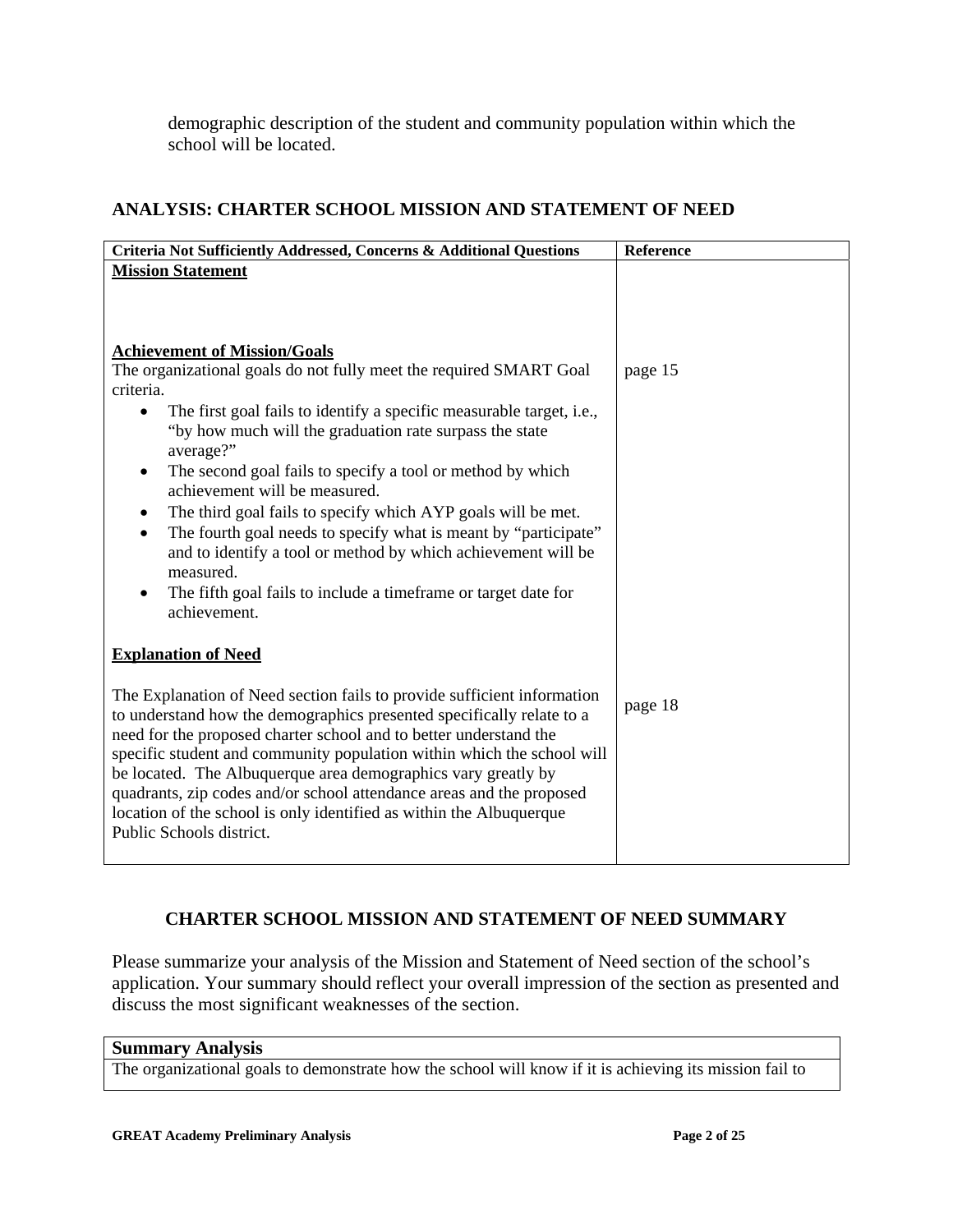fully meet the required SMART Goal criteria.

The explanation of need fails to include sufficient information to understand how the demographics presented specifically relate to a need for the proposed charter school and to better understand the specific student and community population within which the school will be located.

# **V. EDUCATIONAL PLAN**

The educational plan should describe who the school expects to serve; what the students will achieve; how they will achieve it; and how the school will evaluate performance. It should provide a clear picture of what a student who attends the school will experience in terms of educational climate, structure, materials, schedule, assessment and outcomes.

# **A. CURRICULUM FRAMEWORK**

The New Mexico Content Standards, Benchmarks and Performance Standards provide the content requirements and expectations for students in all public schools. The description of the curriculum should provide a sense not only of what the school will teach but also of how and why. (*NOTE: Refer to the Glossary of Terms Used in the Application, last two pages of this document, to assist in the analysis of this section.)*

A description of the Curriculum Framework will be complete if it has addressed the following components:

### **1. Philosophy and Approach to Instruction:**

- A description of the educational philosophy and curricular approach of the proposed school.
- A description of why the particular educational philosophy and/or approach were selected.
- Documentation, research, and/or a rationale that supports the educational philosophy and curricular approach.
- An explanation of why the educational philosophy and/or approach is/are likely to result in improved educational performance of students.
- A description of how the educational philosophy and/or approach aligns with the school's mission and student needs.

### **2. Description of the Curriculum**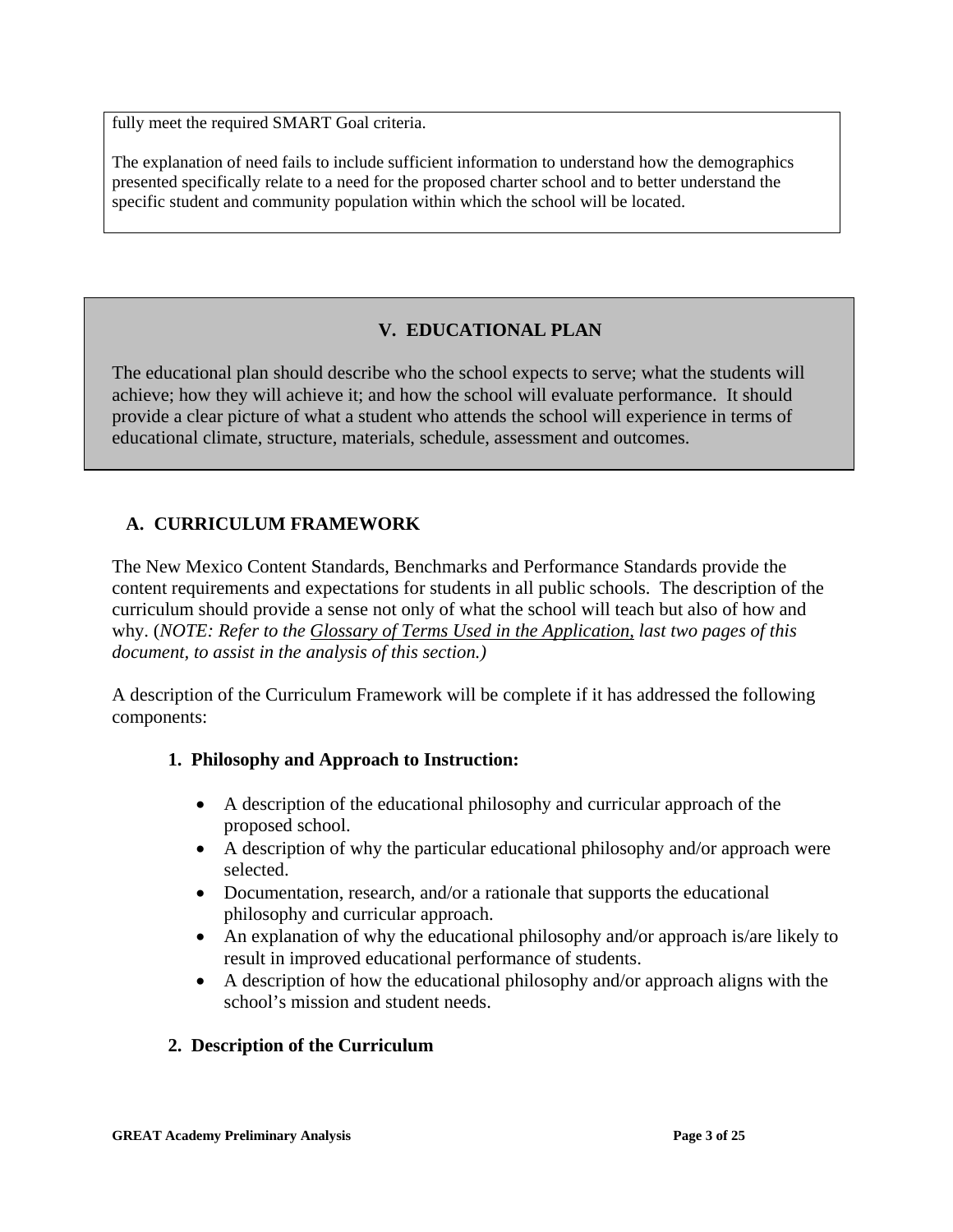- **If the curriculum has already been selected/developed:** A detailed description of the curriculum that includes a scope and sequence.
- **If the curriculum has yet to be developed:** A description of the proposed curriculum and a specific plan for its development that will include a scope and sequence. The development plan should include a description of the process, a timeline, and resources (including staffing) to be utilized.

# **3. Alignment with NM Standards**

- A copy of the alignment document if it was completed, **OR**
- If the alignment has not been completed, a description of the process and a specific timeline to be used for aligning the curriculum with the New Mexico Standards.

# **4. Strategies and Methods:**

- A description of the strategies and methods to be used in delivering the curriculum.
- An explanation of how the curriculum will address students' needs and assist students in reaching the NM Standards. *(NOTE: Students with special needs, including students who require bilingual education, special education or are limited English proficient, should be addressed in Subsection D: Special Populations)*
- A descriptive example of the curricular strategies and methods in action in the classroom.
- A description of professional development that may be necessary for implementation of the strategies and methods to be used in delivering the curriculum.

### **ANALYSIS: EDUCATIONAL PHILOSOPHY AND APPROACH TO INSTRUCTION**

| Criteria Not Sufficiently Addressed, Concerns & Additional Questions                                                                                                                                                                                                                                                                                 | <b>Reference</b> |
|------------------------------------------------------------------------------------------------------------------------------------------------------------------------------------------------------------------------------------------------------------------------------------------------------------------------------------------------------|------------------|
| Philosophy and Approach to Instruction<br><b>Description of the Curriculum</b>                                                                                                                                                                                                                                                                       |                  |
| E2020 has been selected for delivery of the core curriculum.<br>Insufficient information is provided to understand how the GREAT<br>Academy will provide for delivery of the virtual curriculum and how<br>learning will be monitored and supported. The narrative does not<br>address who the teacher(s) of record will be for the virtual courses. | pages 31-33      |
| Gifted Education is included in the curriculum narrative; professional                                                                                                                                                                                                                                                                               |                  |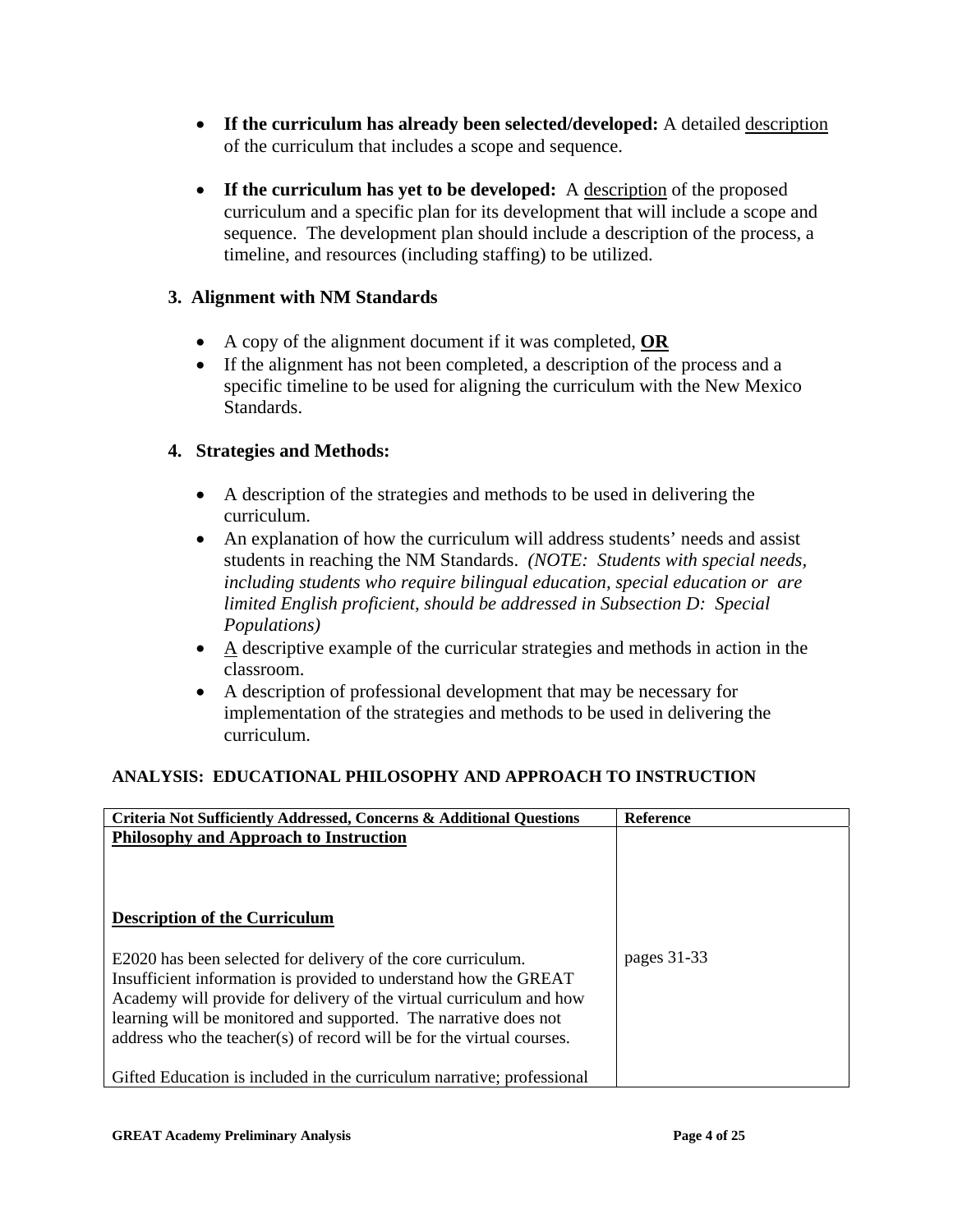| development for gifted education is also referenced. The proposed<br>revenue Form 910B5 indicates a projected enrollment of 25% C and/or<br>C-Gifted students. This implies that a curriculum will be developed;                                                                                                                                                                                                                                                                                                           | page 35     |
|----------------------------------------------------------------------------------------------------------------------------------------------------------------------------------------------------------------------------------------------------------------------------------------------------------------------------------------------------------------------------------------------------------------------------------------------------------------------------------------------------------------------------|-------------|
| however, a description of the process, timeline and resources to be<br>utilized for the development of this curriculum is not provided.                                                                                                                                                                                                                                                                                                                                                                                    |             |
| The leadership curriculum based on Joseph Rost's definition consists of<br>four basic components. The application states that students will take a<br>component to the leadership course in each of three years, $10-12th$<br>grade. Insufficient information is provided to determine:<br>how the four components will be included by taking one<br>component in each of three years;<br>if a leadership curriculum based on Rost's definition exists or if<br>the leadership curriculum must be developed by the school. | pages 38-41 |
| If the curriculum is to be developed, a description of the process,<br>timeline and resources to be utilized for development of this curriculum<br>is not provided.                                                                                                                                                                                                                                                                                                                                                        |             |
| Insufficient information is provided in this section to determine a scope<br>and sequence of course offerings that will be taught in a face-to-face<br>instructional format at The GREAT Academy. In addition, any<br>curriculum development that would be required for these courses is not<br>identified and a plan for development that includes a description of the<br>process, timeline and resources to be utilized is not provided.                                                                                |             |
| <b>Alignment with NM Standards</b>                                                                                                                                                                                                                                                                                                                                                                                                                                                                                         |             |
| <b>Strategies and Methods</b>                                                                                                                                                                                                                                                                                                                                                                                                                                                                                              |             |
| Some curricular strategies and methods are listed; however, a clear<br>descriptive example of the curricular strategies and methods in action in<br>the classroom is not provided.                                                                                                                                                                                                                                                                                                                                         | page 47     |

# **B. EDUCATIONAL PROGRAM**

The educational program should support the school's educational plan. A description of the educational program will be complete if it has addressed the following components:

### **1. Length of School Day and School Year:**

- The proposed length of the school day, including the number of instructional hours;
- The proposed length of the school year, including number of days and total number of instructional hours;
- A description of how the proposed length of the school day and school year support the Educational Plan.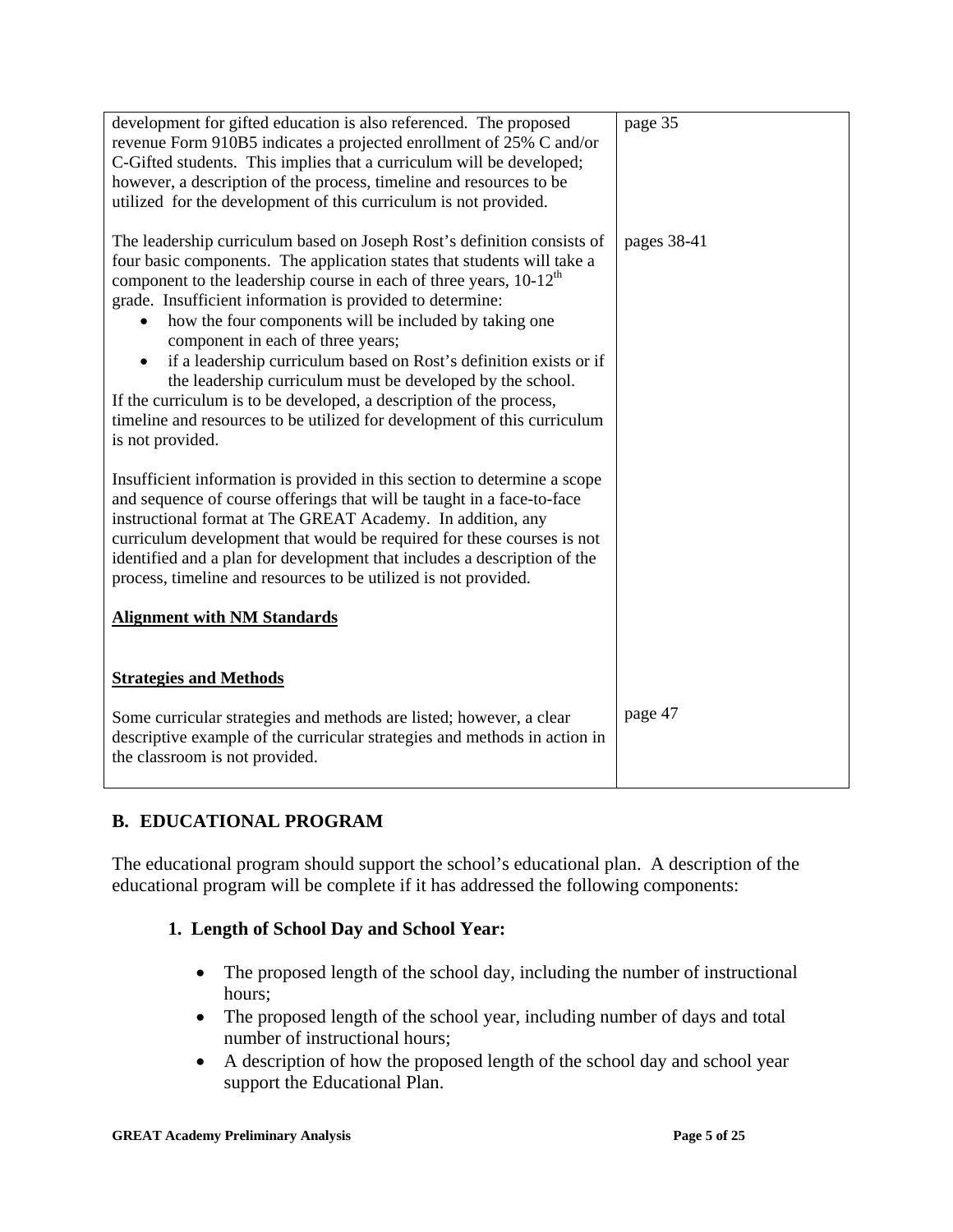# **2. Grade Levels, Class Size and Projected Enrollment:**

- The grade levels the charter school proposes to serve;
- If a phase-in of grade levels is proposed, a plan for the phase-in by year and grade levels and a rationale for the phase-in plan;
- The total projected student enrollment (at full enrollment for the school).
- Projected class size.

# **3. Graduation Requirements (if applicable):**

- The school's proposed credits and requirements for graduation.
- A description of how any proposed requirements that differ from the New Mexico Graduation Requirements [22-13-1.1.] support the school's educational plan.

### **ANALYSIS: EDUCATIONAL PROGRAM**

| Criteria Not Sufficiently Addressed, Concerns & Additional Questions                                                                                                                                                                                                                                                                                                                                                                                                                                                                                                                                                                                                                                                                                                                            | Reference |
|-------------------------------------------------------------------------------------------------------------------------------------------------------------------------------------------------------------------------------------------------------------------------------------------------------------------------------------------------------------------------------------------------------------------------------------------------------------------------------------------------------------------------------------------------------------------------------------------------------------------------------------------------------------------------------------------------------------------------------------------------------------------------------------------------|-----------|
| <b>Length of School Day and School Year</b>                                                                                                                                                                                                                                                                                                                                                                                                                                                                                                                                                                                                                                                                                                                                                     |           |
| The length of the school day and school year are not completely<br>defined. Instructional hours are stated as approximately 7.5 per day.<br>Although the applicant states that the school will be open M-Thurs, 12<br>hours/day (9AM - 9PM) with Fridays and Saturdays reserved for<br>student make-up attendance, make-up work and for additional<br>interventions, the applicant also states that The GREAT Academy<br>reserves the right to choose, during the planning year, between a 5-day<br>school week and a 4-day school week. A sample 4-day school calendar<br>is included as Exhibit B. Insufficient information is provided to clearly<br>understand how the Educational Plan will be managed in terms of<br>instructional hours, length of school day and length of school year. | page 49   |
| The description of how the proposed length of the school day and<br>school year supports the Educational Plan is inadequate. The<br>description focuses on meeting the personal needs of the students rather<br>than supporting the Educational Plan.                                                                                                                                                                                                                                                                                                                                                                                                                                                                                                                                           | page 49   |
| <b>Grade Levels, Class Size and Projected Enrollment</b>                                                                                                                                                                                                                                                                                                                                                                                                                                                                                                                                                                                                                                                                                                                                        |           |
| The application does not provide a rationale for the grade-level phase-in<br>plan.                                                                                                                                                                                                                                                                                                                                                                                                                                                                                                                                                                                                                                                                                                              | page 50   |
| <b>Graduation Requirements (if applicable)</b><br>The application does not provide a description of how the proposed<br>requirements that differ from the New Mexico Graduation                                                                                                                                                                                                                                                                                                                                                                                                                                                                                                                                                                                                                 | page 50   |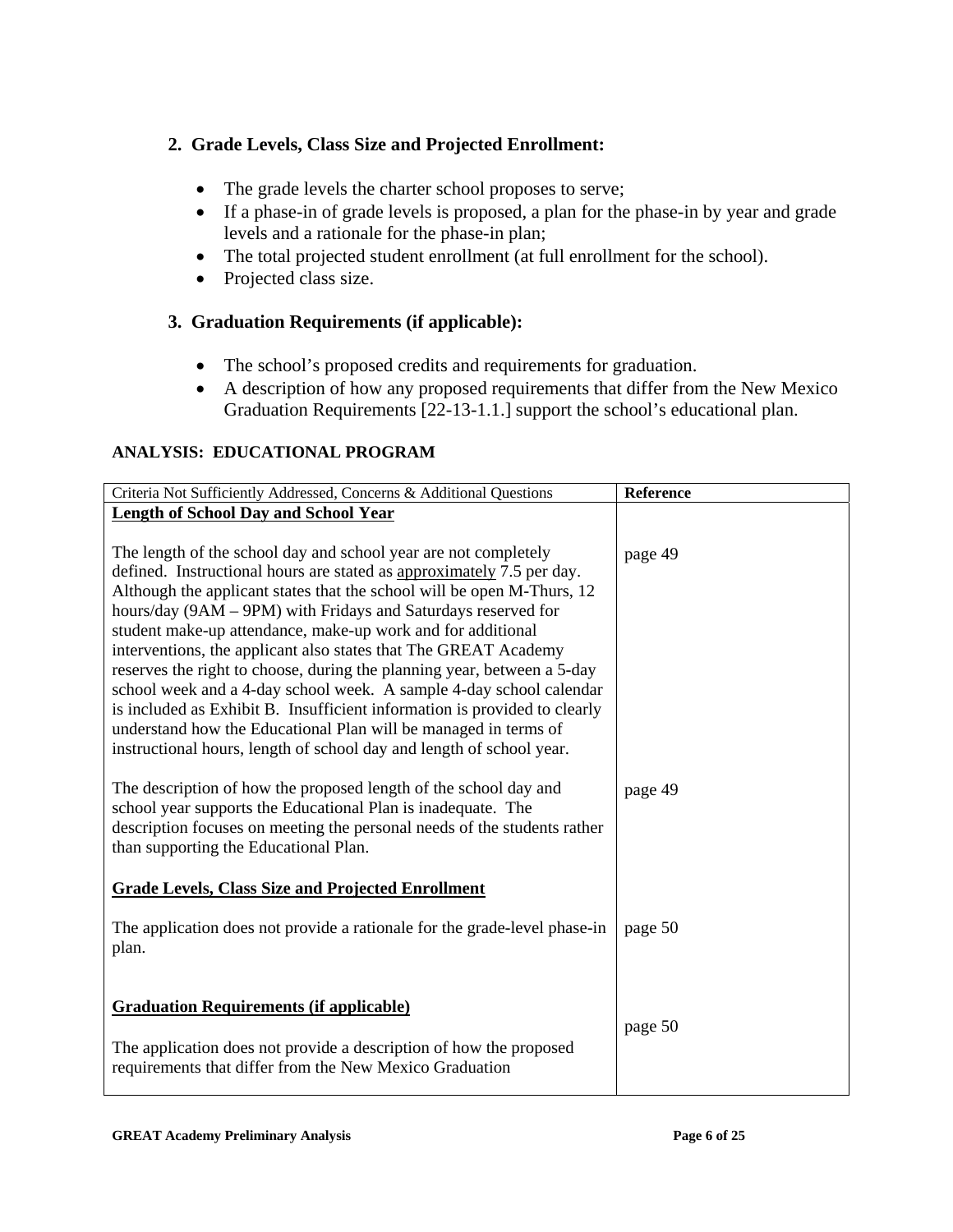| Requirements support the school's educational plan.                        |                 |
|----------------------------------------------------------------------------|-----------------|
|                                                                            | pages 47 and 50 |
| The application states that each student will be required to have six high |                 |
| school core credits completed prior to entry. No information is            |                 |
| provided to clarify how the school will provide access to students who     |                 |
| have been in a home-school setting or who have not earned six high         |                 |
| school units (English, Algebra I, social Studies, Science and two          |                 |
| electives).                                                                |                 |
|                                                                            |                 |

# **C. STUDENT PERFORMANCE EXPECTATIONS**

Student academic performance is central to a school's existence. Student performance expectations must be aligned with the mission and the educational plan.

The Student Performance Expectations subsection will be complete if it has provided the following:

- Student-centered goals that are SMART:
	- o **S**pecific;
	- o **M**easurable;
	- o **A**mbitious and **A**ttainable
	- o **R**eflective of the school's mission;
	- o **T**ime-Specific with Target Dates
- Student-centered goals that are aligned with the school's mission and the educational plan

### **ANALYSIS: STUDENT PERFORMANCE EXPECTATIONS**

| Criteria Not Sufficiently Addressed, Concerns & Additional Questions                                                                                                                                                               | <b>Reference</b> |
|------------------------------------------------------------------------------------------------------------------------------------------------------------------------------------------------------------------------------------|------------------|
| <b>Student-centered SMART Goals</b>                                                                                                                                                                                                |                  |
| The student-centered goals are not specific, not clearly and concisely<br>stated and not easily understood. The goals do not meet the<br>requirements of the SMART Goal format.                                                    | page 51          |
| The first goal requires more specificity as it indicates that 75%<br>$\bullet$<br>of GREAT Academy students will meet or exceed SBA<br>proficiency standards. The SBA is only administered at the 11 <sup>th</sup><br>grade level. |                  |
| The second goal requires more specificity to understand<br>$\bullet$<br>specifically what is being measured.                                                                                                                       |                  |
| The third and fifth goals do not provide enough information to<br>$\bullet$<br>ascertain the degree of participation required on the part of<br>students to meet the goal.                                                         |                  |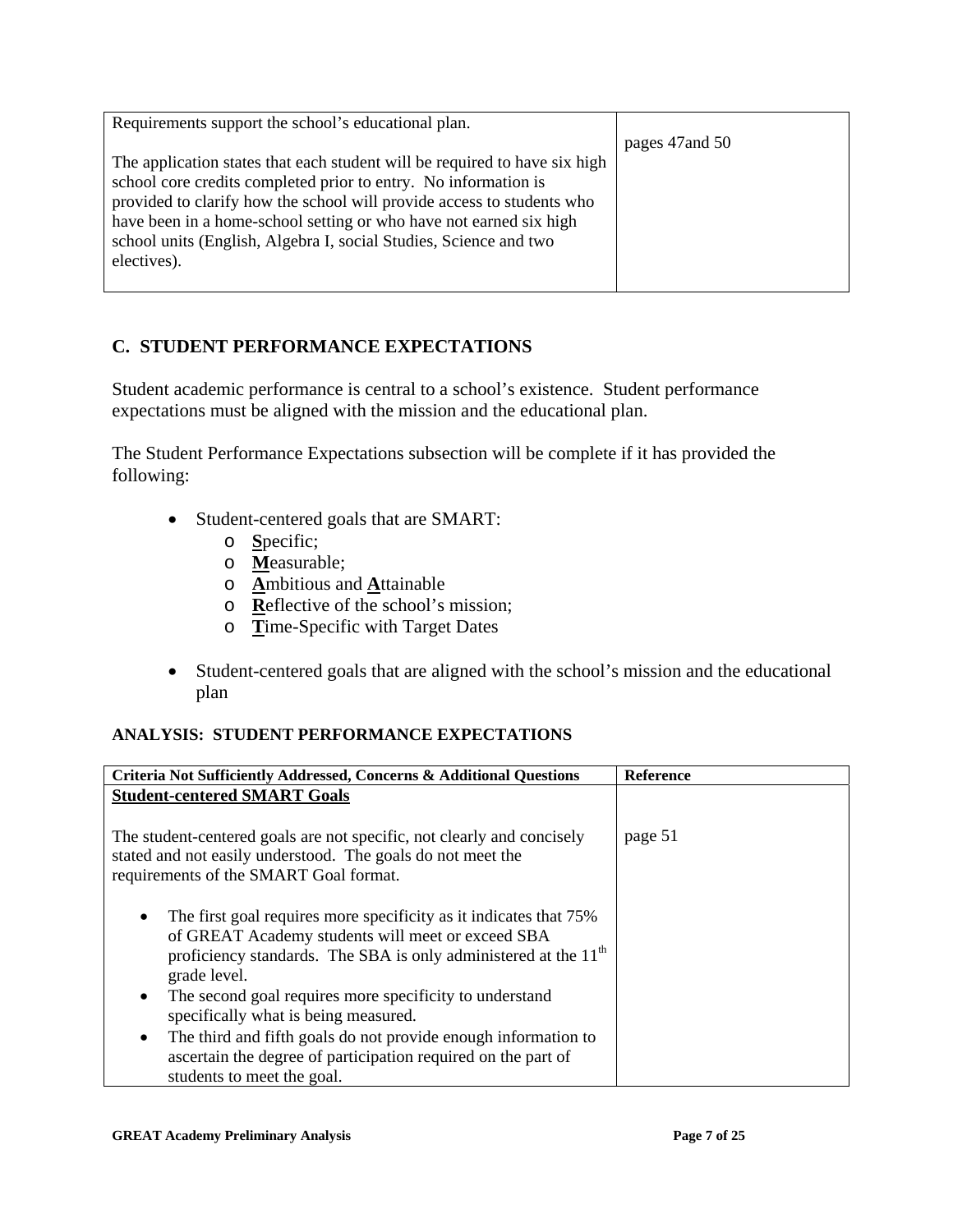• The fourth goal is missing a target date or time frame for achievement and is not clearly stated.

#### **Alignment**

# **D. PLAN FOR EVALUATING STUDENT PERFORMANCE**

A Plan for Evaluating Student Performance will be complete if it addresses the following components:

- the types of assessments that will be used to measure student progress toward achievement of the NM Standards and the school's student performance expectations;
- the timeline for achievement of the NM Standards and/or the school's student performance expectations;
- the procedures for taking corrective action in the event that student performance falls below the NM Standards and/or the school's student performance expectations;
- remediation for students not achieving standards, including a timeline for implementation of the remediation plan;
- assessments that might be considered in addition to the statewide-mandated testing;
- documentation and reporting of student data to students and parents.

### **ANALYSIS: PLAN FOR EVALUATING STUDENT PERFORMANCE**

| Criteria Not Sufficiently Addressed, Concerns & Additional Questions                                                                                                                                                                                                                                                                                                                                                                                                              | <b>Reference</b> |
|-----------------------------------------------------------------------------------------------------------------------------------------------------------------------------------------------------------------------------------------------------------------------------------------------------------------------------------------------------------------------------------------------------------------------------------------------------------------------------------|------------------|
| <b>Types of Assessments</b>                                                                                                                                                                                                                                                                                                                                                                                                                                                       |                  |
| Several types of assessments are presented; however, a clear picture of<br>a systematic and comprehensive plan for measuring student progress<br>toward achievement of the NM Standards and the school's student<br>performance expectations fails to emerge from the narrative provided.<br>Insufficient specific information is provided to understand when the<br>types of assessments will be given, what kind of data will be extracted<br>and how the data will be managed. | pages $51-57$    |
| <b>Timeline for Achievement</b>                                                                                                                                                                                                                                                                                                                                                                                                                                                   |                  |
| <b>Corrective Action</b>                                                                                                                                                                                                                                                                                                                                                                                                                                                          |                  |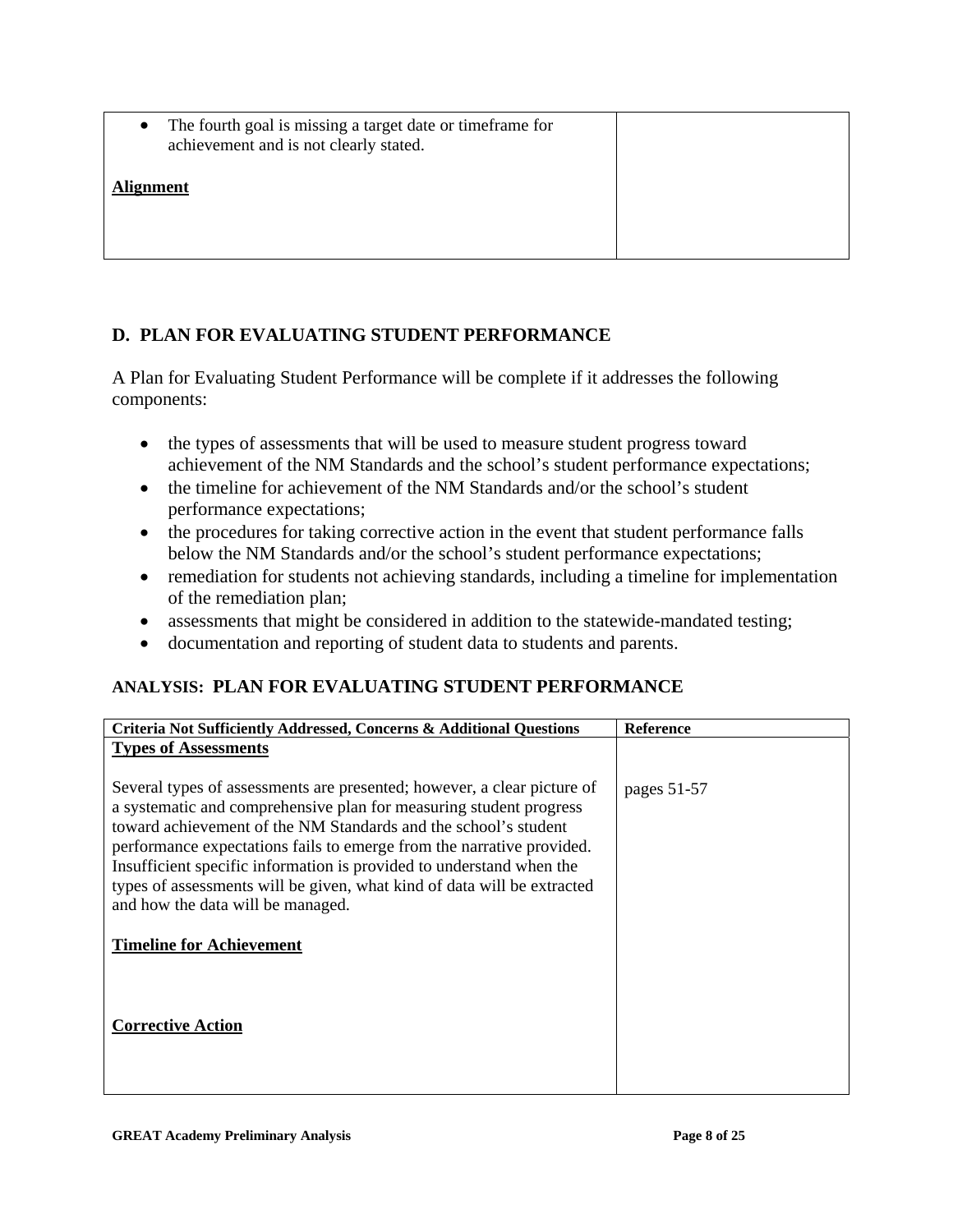| Remediation<br>The information does not provide a clear remediation plan, including a<br>timeline for implementation. The application refers to the use of the<br>SATELLITES case management system (level 2 of the RtI framework)<br>if a student's performance falls below a final grade of "C" in one or<br>more of the core competencies. No clear information is provided in this<br>section in regard to remediation strategies or options prior to receiving                                                                                                           | pages 53-57 |
|-------------------------------------------------------------------------------------------------------------------------------------------------------------------------------------------------------------------------------------------------------------------------------------------------------------------------------------------------------------------------------------------------------------------------------------------------------------------------------------------------------------------------------------------------------------------------------|-------------|
| one or more final grades below "C".<br>In the section on Special Populations, pages 60-61, a description of Tier<br>I strategies is provided and the use of the E2020 as a curriculum is<br>noted as providing ample opportunity for students to master the<br>standards. However, because delivery and monitoring of the E2020<br>curriculum is not adequately addressed in the application, it is not<br>possible to determine how the specific Tier I strategies listed on pages<br>61-62 will be implemented for E2020 course remediation at The<br><b>GREAT Academy.</b> | pages 60-62 |
| <b>Additional Assessments</b><br><b>Documentation and Reporting</b>                                                                                                                                                                                                                                                                                                                                                                                                                                                                                                           |             |

# **E. SPECIAL POPULATIONS**

A Special Populations subsection will be complete if it has addressed the following components:

- Suggested modifications to the proposed educational program to meet individual student needs, such as bilingual, limited English proficient, and special education;
- An outline of a special education plan *(the final plan of which must be completed and submitted to the charter authorizer by the end of the planning year)* that demonstrates understanding of state and federal special education requirements including the fundamental obligation to provide a free, appropriate education to students identified with disabilities;
- How the charter school will provide access to ancillary services for these special populations, when necessary.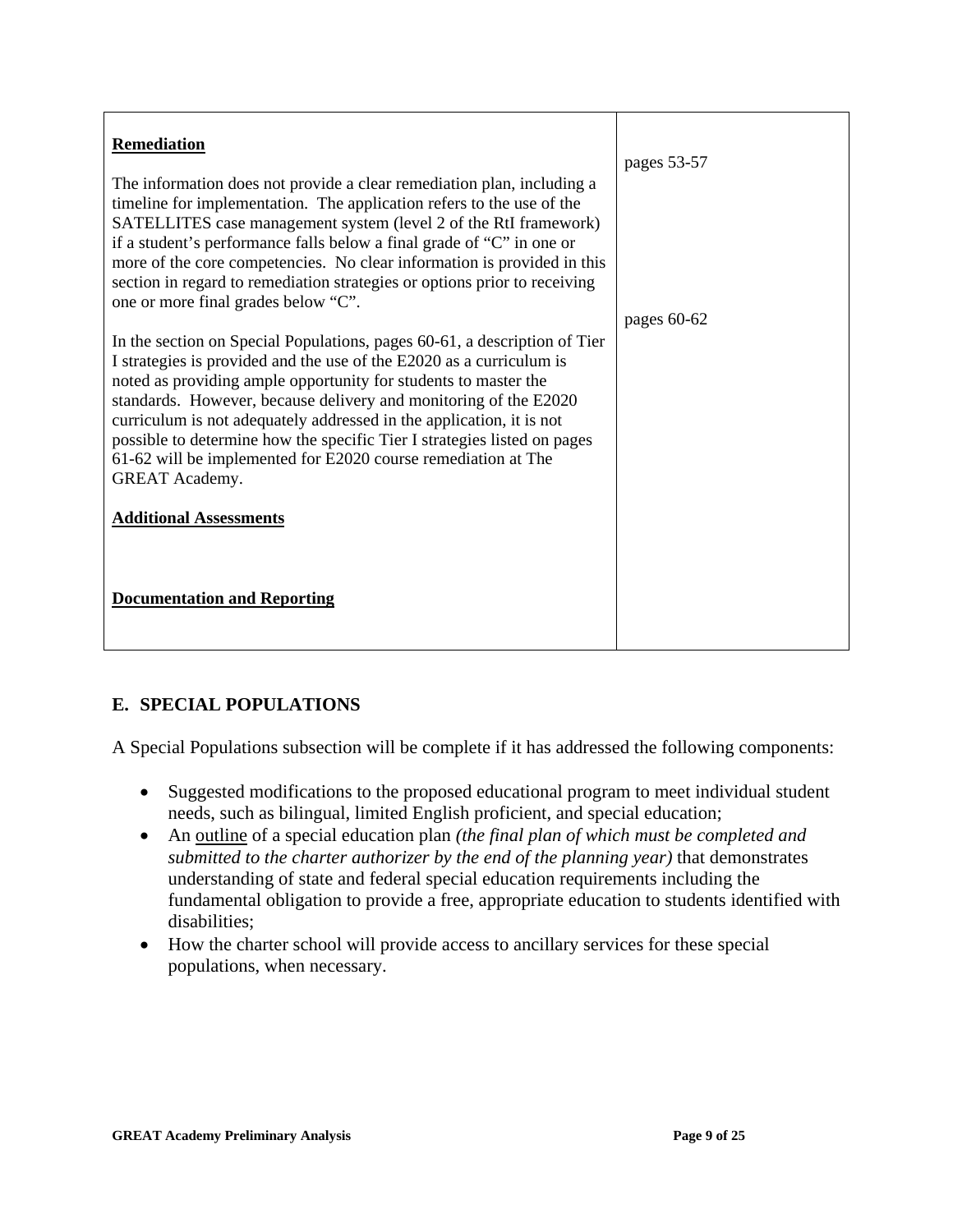#### **ANALYSIS: SPECIAL POPULATIONS**

| Criteria Not Sufficiently Addressed, Concerns & Additional Questions | Reference |
|----------------------------------------------------------------------|-----------|
| <b>Modifications to meet Individual Student Needs</b>                |           |
|                                                                      |           |
|                                                                      |           |
|                                                                      |           |
| <b>Outline of Special Education Plan</b>                             |           |
|                                                                      |           |
|                                                                      |           |
| <b>Access to Ancillary Services</b>                                  |           |
|                                                                      |           |
|                                                                      |           |
|                                                                      |           |

### **EDUCATIONAL PLAN SUMMARY**

Please summarize your analysis of the Educational Plan section of the school's application. Your summary should reflect your overall impression of the section as presented and discuss the most significant weaknesses of the section.

#### **Summary Analysis**

The GREAT Academy presents seven basic philosophical principles to guide implementation of five components of the educational plan: Virtual Learning (E2020 for the core curriculum); Academic Improvement Plans; Service Learning; Leadership and Character Education; and two pathways to success (career and college preparatory). It also promises to include face-to-face instruction in the form of whole class, small-group instruction and individualized feedback. A significant amount of educational program information and ideas are presented and are supported by references to research. However, as the required narrative information within the Educational Plan section unfolds, a clear picture of what a student who attends the school will experience in terms of educational climate, structure, materials, schedule, assessment and outcomes fails to emerge. The application fails to provide significant detail as to how the E2020 core curriculum will be managed; how students' flexible schedules will be managed, which courses will be taught in the form of face-to-face whole classes, the specific number of instructional hours provided for students, whether the school week will be a 4-day or 5-day school week, how the leadership and other course curriculum will be developed or selected, how several of the goals will be measured for success, how the assessment plan will be organized, and how a school that is open from 9 am to 9 pm will be staffed. The application does not provide a coherent plan for implementing the Educational Plan for the proposed school.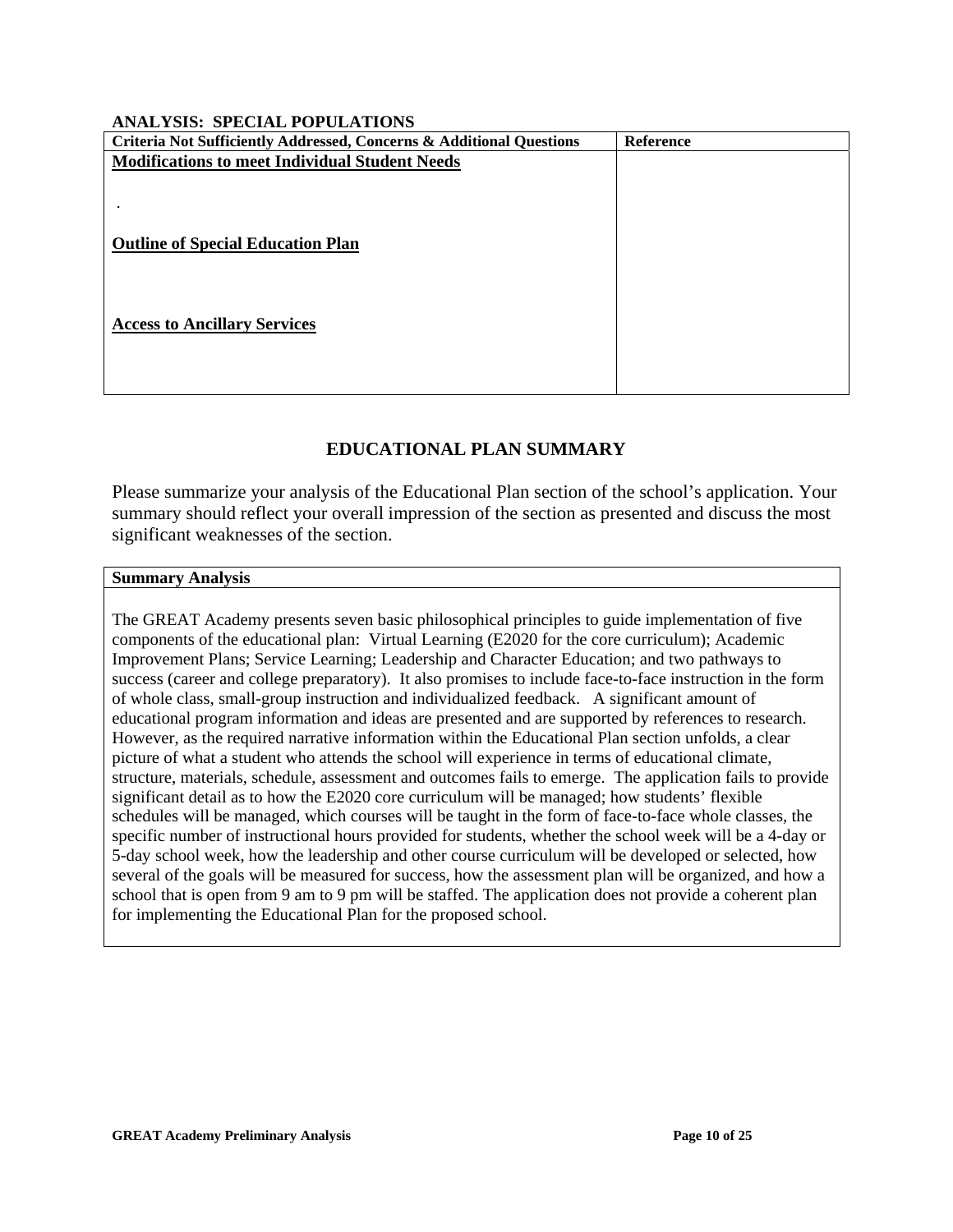# **VI. FINANCIAL PLAN**

The Financial Plan should provide a description of how the school leadership intends to manage the school's finances, including assurances that public funds will be used appropriately and in compliance with all applicable federal and state requirements and laws. It should present a clear picture of the school's financial viability including the soundness of revenue projections; expenditure requirements; and how well the school's budget aligns with and supports implementation of the mission and educational plan.

# **A. BUDGET**

A Budget subsection will be complete if it has addressed the following components:

- A completed revenue projection form 910B5 (included in the application appendices).
- A proposed operating budget covering each year of the charter term based on current unit value using the **5-Year Budget Plan** (included in the application appendices).
- A detailed narrative description of the revenue and expenditure assumptions on which the operating budget is based. The budget narrative should provide sufficient information to fully understand how budgetary figures were determined. The following should be addressed:
	- o major start-up expenses, including staffing and benefits; special education services; facility costs; materials and services; and contracted services; and
	- o spending priorities that align with the school's mission, educational program, management structure, professional development needs, and growth plan.
- A detailed narrative description, including the projected amounts, of all revenue sources other than SEG funding, to include any federal, state, or private funds and/or grants.
- A detailed narrative description of the expenditure assumptions for these other revenue sources.

### **ANALYSIS: BUDGET**

| Criteria Not Sufficiently Addressed, Concerns & Additional Questions                                                                                                                                                                      | Reference                  |
|-------------------------------------------------------------------------------------------------------------------------------------------------------------------------------------------------------------------------------------------|----------------------------|
| <b>Revenue Projection Form 910B5</b><br>The GREAT Academy includes a projection of 25% of its students in<br>the C & C-Gifted category and 8% in the A/B Reg/Gifted category. No<br>rationale is provided to substantiate this projection | Form 910B5                 |
| The projected SEG revenue for each of the 5-years indicated on the<br>910B5s does not match the revenues upon which the 5-Year Budget<br>Plan is based.                                                                                   | Form 910B5 and Budget Plan |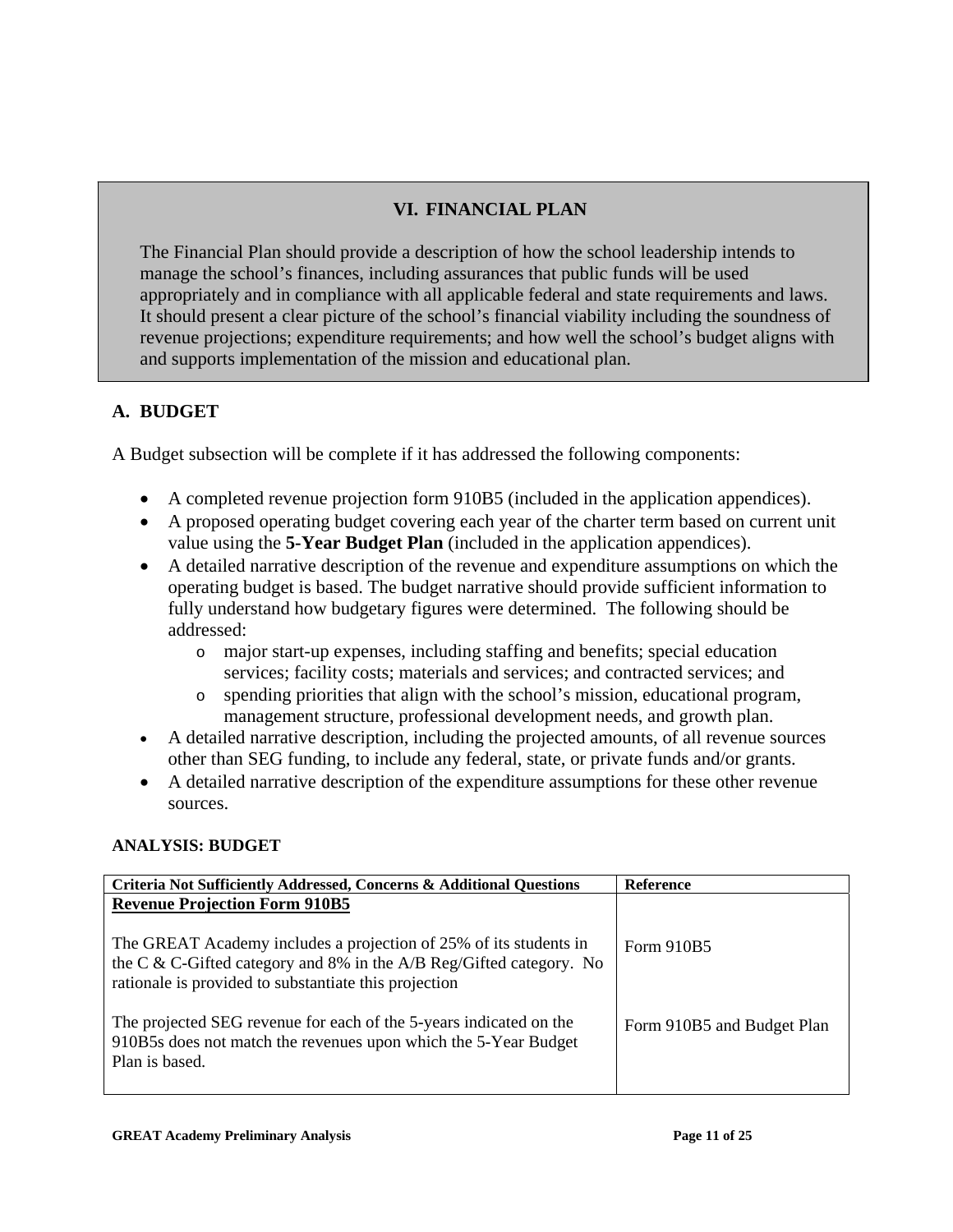| <b>5-Year Budget Plan</b>                                                                                                                                                                                                                                                                                                                                                                                                                                                                                                                                                                                                    |                                              |
|------------------------------------------------------------------------------------------------------------------------------------------------------------------------------------------------------------------------------------------------------------------------------------------------------------------------------------------------------------------------------------------------------------------------------------------------------------------------------------------------------------------------------------------------------------------------------------------------------------------------------|----------------------------------------------|
| The Five-year Budget Plan is not balanced.                                                                                                                                                                                                                                                                                                                                                                                                                                                                                                                                                                                   | 5-Year Budget Plan                           |
| Administrative salaries exceed instructional salaries for the first year of<br>operation. (including benefits: \$290,805 administrative / \$258,720<br>instructional)                                                                                                                                                                                                                                                                                                                                                                                                                                                        | 5-Year Budget Plan and<br>graphs.            |
| The lines of authority within the administrative structure are not<br>provided. The Governance-Management Plan indicates that the<br>Director of Operation and Director of Academics will be hired by the<br>Board of Directors and both positions are shown as equal in authority<br>on the organizational chart. However, the positions are budgeted as 1.0<br>FTE Principal/Director and 1.0 FTE Assistant Principal, implying that<br>one position is equivalent to an Assistant Principal in authority.                                                                                                                 | 5-Year Budget Plan and pages<br>92-93, 101   |
| The amount budgeted for rental of land and building is not adequately<br>explained by the narrative. (\$336,000 in the first year increasing to<br>\$474,000 in the fifth year)                                                                                                                                                                                                                                                                                                                                                                                                                                              | 5-Year Budget Plan                           |
| <b>Revenue and Expenditure Assumptions</b>                                                                                                                                                                                                                                                                                                                                                                                                                                                                                                                                                                                   |                                              |
| The budget narrative and the 5-Year Budget Plan fail to align.<br>Insufficient information is provided in the budget narrative to<br>understand how budgetary figures were determined. The staffing<br>included in the budget narrative does not clearly align with positions<br>funded by the Budget Plan. Totals indicated in the narrative under<br>"Other Professional Services, Other Contracted Services and Operation<br>and Maintenance of Plan do not align with totals included in the Budget<br>Plan. Object codes are used in the assumptions on page 73 that do not<br>appear on the 5-Year Budget Plan format. | Pages 73-74 and 5-Year<br><b>Budget Plan</b> |
| Totals for Other Contract Services increase and decrease longitudinally<br>over the 5-year period with no clear rationale: year 1- \$18,000; Year 2<br>- \$30,000; Year 3 - \$40,000; Year 4 - \$12,000; Year 5 - \$2,000.                                                                                                                                                                                                                                                                                                                                                                                                   | 5-Year Budget Plan                           |
| <b>Revenue Sources Other Than SEG Funds</b>                                                                                                                                                                                                                                                                                                                                                                                                                                                                                                                                                                                  |                                              |
| <b>Expenditure Assumptions for Other Than SEG Funds</b>                                                                                                                                                                                                                                                                                                                                                                                                                                                                                                                                                                      |                                              |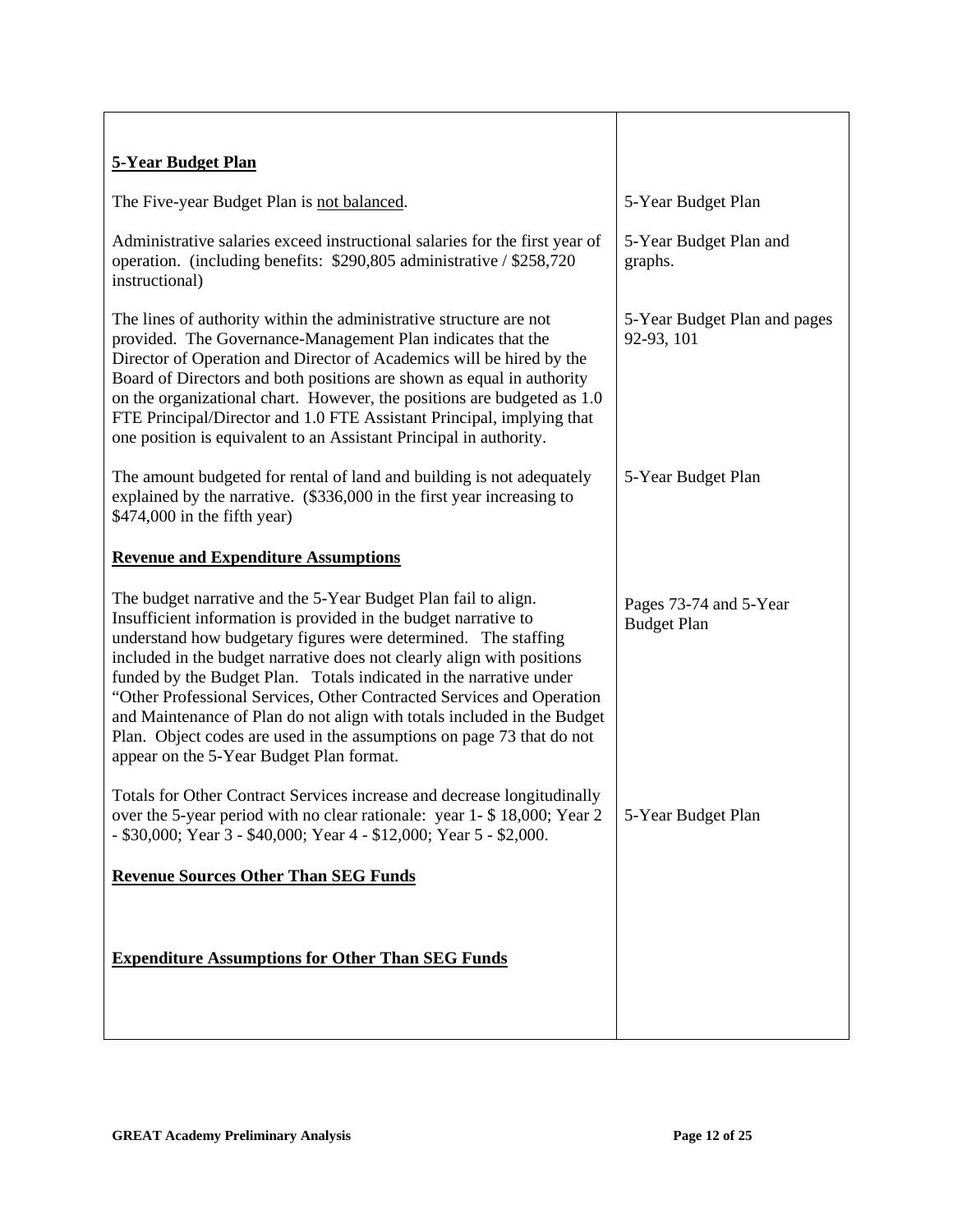## **B. FISCAL MANAGEMENT**

A plan for fiscal management subsection will be complete if it has addressed the following components:

- A detailed plan indicating how the charter school will manage its fiscal responsibilities.
- A description of the school's internal control procedures that it will utilize to safeguard assets, segregate its payroll and other check disbursement duties, provide reliable financial information, promote operational efficiency, and ensure compliance with all applicable federal statutes and regulations and state statutes and rules relative to fiscal procedures.
- A description of the manner in which the annual audit of the financial operations of the charter school is to be conducted.

#### **ANALYSIS: FISCAL MANAGMENT**

| <b>Criteria Not Sufficiently Addressed, Concerns &amp; Additional Questions</b> | <b>Reference</b> |
|---------------------------------------------------------------------------------|------------------|
| <b>Fiscal Management Plan</b>                                                   |                  |
|                                                                                 |                  |
|                                                                                 |                  |
| <b>Internal Control Procedures</b>                                              |                  |
|                                                                                 |                  |
|                                                                                 |                  |
| <b>Annual Audit of Financial Operations</b>                                     |                  |
| The annual audit of financial operations as described does not address a        |                  |
| state-chartered charter school as a component unit of the NMPED audit.          | pages 90-91      |
|                                                                                 |                  |
|                                                                                 |                  |

# **FINANCIAL PLAN SUMMARY**

Please summarize your analysis of the Financial Plan section of the school's application. Your summary should reflect your overall impression of the section as presented and discuss the most significant weaknesses of the section.

#### **Summary Analysis**

Although familiarity with requirements of the budgeting process and fiscal management is demonstrated by references to federal stimulus funds, lease reimbursement, enrollment count adjustments, at-risk and T&E indexes, the narrative fails to present a clear picture of the school's financial viability. The 5-Year Budget Plan fails to demonstrate soundness of revenue projections, expenditure requirements and clear alignment with and support of implementation of the mission and educational plan.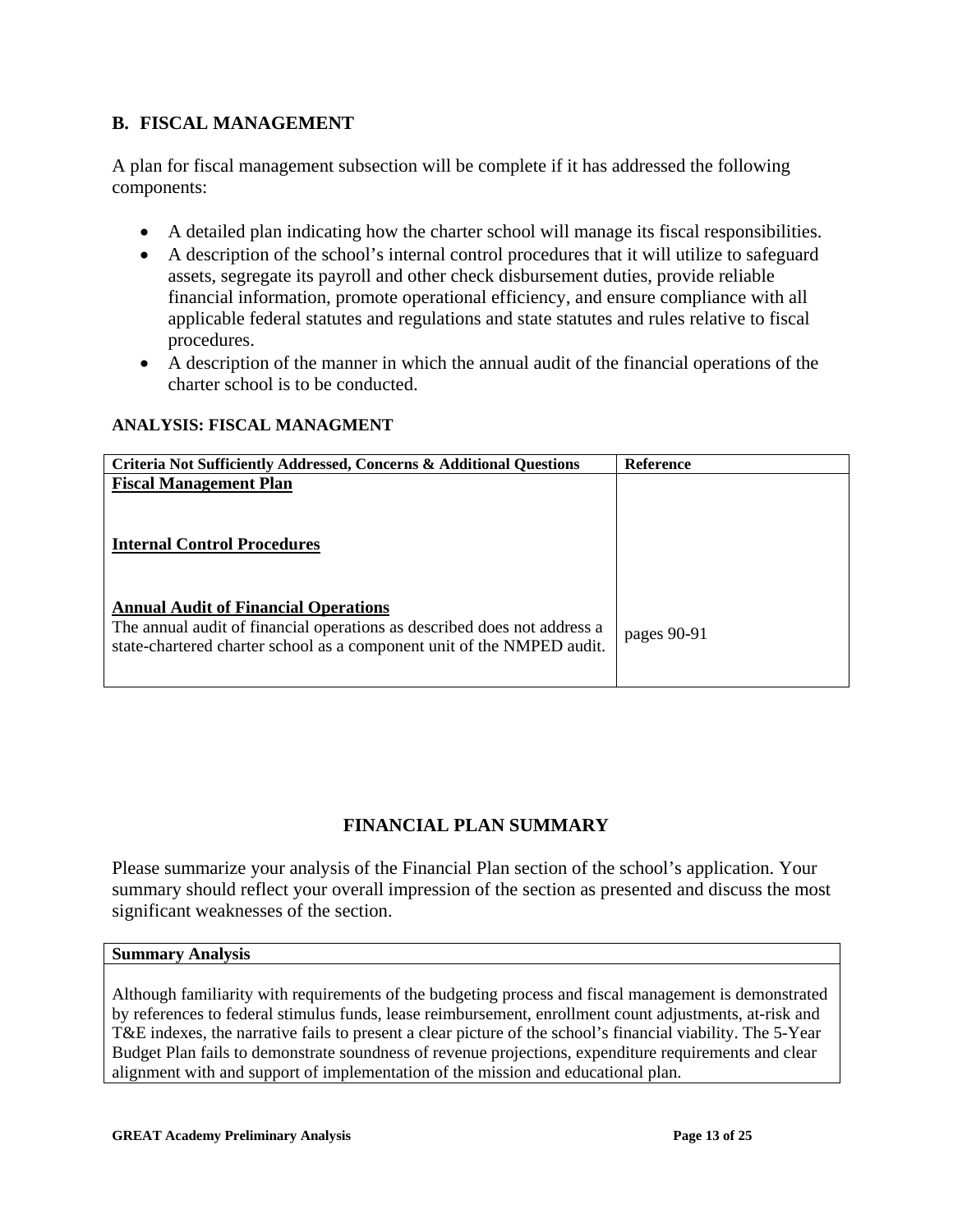The GREAT Academy 5-Year Budget Plan is not balanced and does not align with the budget narrative. SEG revenue projections include approximately one-third of the student membership as special education students without a substantiating rationale. 910B5 revenue projections for each of the 5 years do not match the revenue projections stated on the 5-year Budget Plan. Revenue and expenditure assumptions do not provide sufficient information to understand how budgetary figures were determined.

# **VII. GOVERNANCE /MANAGEMENT PLAN**

The Governance/Management Plan should provide an understanding of how the school will be governed and managed. It should present a clear picture of the school's governance and management practices, what roles and responsibilities various groups and individuals will have, and how those groups will relate to one another. The Plan should outline how decisions are made at the school site, and provide a convincing picture of the school leadership's capacity to successfully operate the school. In addition, the governing body of a charter school is, first and foremost, publicly accountable for student academic performance and the expenditure of public funds.

# **A. GOVERNANCE /MANAGEMENT STRUCTURE**

The Governance Structure subsection will be complete if it has addressed the following components:

- A description of the over-all school governance and site-based management structure.
- An organizational chart for the school that:
	- ο illustrates the proposed school site-based personnel reporting structure to the governing body and the relationship of the governing body to the school's leader and administration;
	- ο Includes on the chart all proposed administrative/staff positions, parent councils, advisory committees and community groups (if any).
- A narrative description of the chart.

# **ANALYSIS: GOVERNANCE /MANAGEMENT STRUCTURE**

| Criteria Not Sufficiently Addressed, Concerns & Additional Questions | Reference |
|----------------------------------------------------------------------|-----------|
| Governance and site-based management structure                       |           |
|                                                                      |           |
| The application states:                                              |           |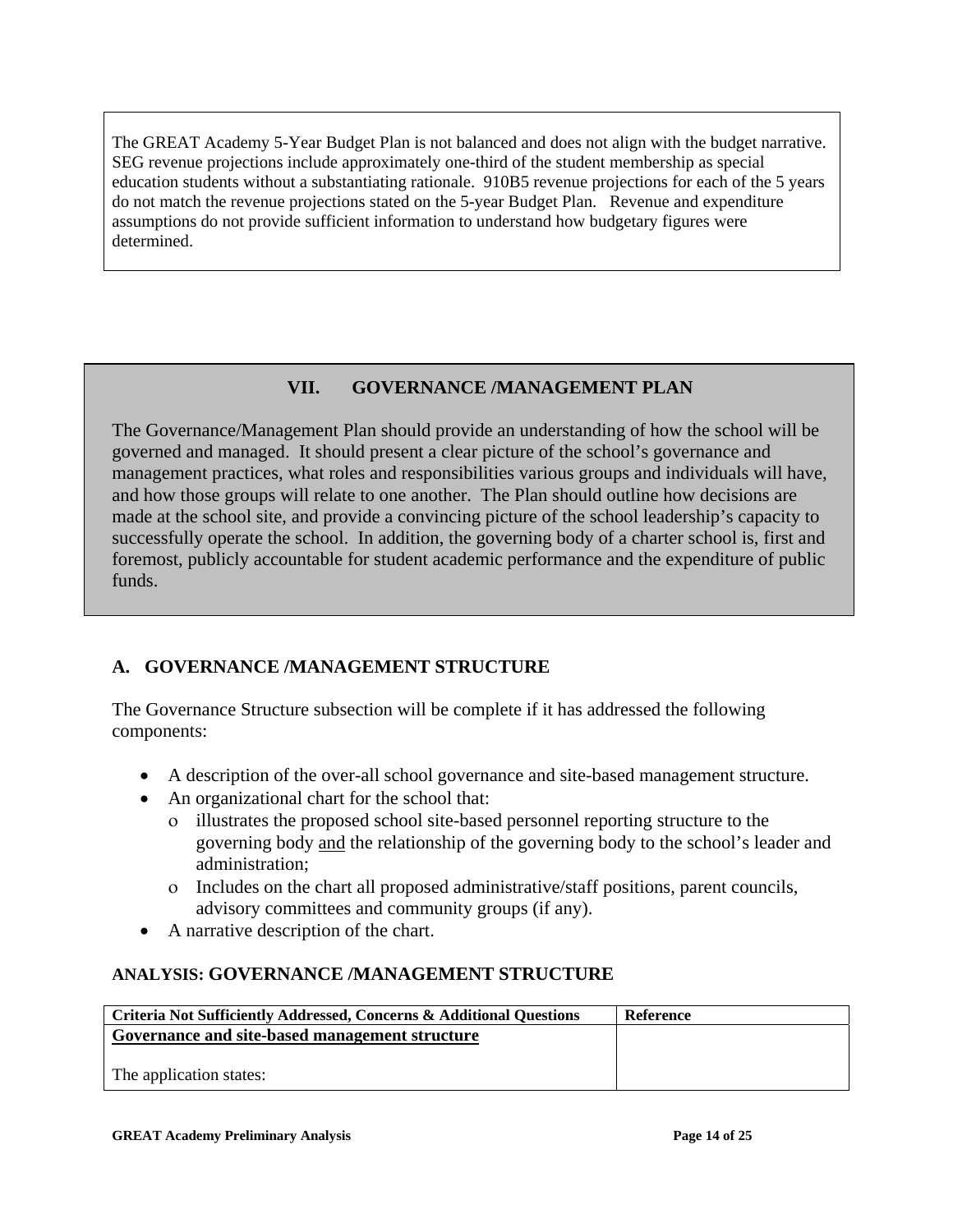| "The Board of Directors will hire the Director of Operations<br>and the Director of Academics and approve all policy. The<br>Director of Operations and Director of Academics, with<br>assistance from BOD members, will hire all other employees<br>and oversee the operation of the school, and all other leaders<br>will be responsible for areas as described in their individual job<br>descriptions."                                                                                                                                                                                                                                                                                                      | page 92                                        |
|------------------------------------------------------------------------------------------------------------------------------------------------------------------------------------------------------------------------------------------------------------------------------------------------------------------------------------------------------------------------------------------------------------------------------------------------------------------------------------------------------------------------------------------------------------------------------------------------------------------------------------------------------------------------------------------------------------------|------------------------------------------------|
| "It exercises leadership through the formulation and adoption of<br>policy as well as hiring, establishing the duties, evaluating, the<br>Director of Operations and Director of Academics."                                                                                                                                                                                                                                                                                                                                                                                                                                                                                                                     | page 93                                        |
| Only one head administrator may be hired and evaluated by the school's<br>governing council and that head administrator is solely responsible for<br>all hiring and firing of the school's employees. [6.80.4.7K NMAC].                                                                                                                                                                                                                                                                                                                                                                                                                                                                                          | pages 92, 93 and 101<br>(Organizational Chart) |
| The application provides that "Board of Directors members shall be<br>entitled to receive \$75.00 per day pursuant policy to the per diem and of<br>\$0.35 per mile or the going rate consistent with the mileage policy."<br>The proposal to pay governing body members a per diem for attending<br>meetings is not prohibited by the charter Schools Act. However, it is<br>not a good practice because the law, Section 22-5-5 NMSA 1978, states<br>that "the members of a local school board shall serve without<br>compensation."                                                                                                                                                                           | page 94                                        |
| <b>Organizational chart and narrative description</b>                                                                                                                                                                                                                                                                                                                                                                                                                                                                                                                                                                                                                                                            |                                                |
| The organizational chart presented on page 101 illustrates a reporting<br>structure for the proposed school that is not in compliance with law.<br>The Board of Directors oversees two positions (Director of Operations<br>[DOO] and Director of Academics [DOA]) which violates the<br>requirement for one head administrator as the Chief Executive Officer<br>of the school [6.80.4.7K NMAC]). Additionally, the Business Manager<br>reports to the Executive Secretary/Business Office Assistant and<br>classroom teachers report to the school counselor/student data<br>coordinator. Insufficient information is provided to adequately explain<br>the organizational structure represented by the chart. | page 101                                       |

# **B. DESCRIPTION OF THE GOVERNING BODY**

The Governing Body subsection will be complete if it has addressed the following components:

• Policies and procedures by which the governing body will operate in compliance with all applicable statutes and regulations, including the Open Meetings Act, and that address: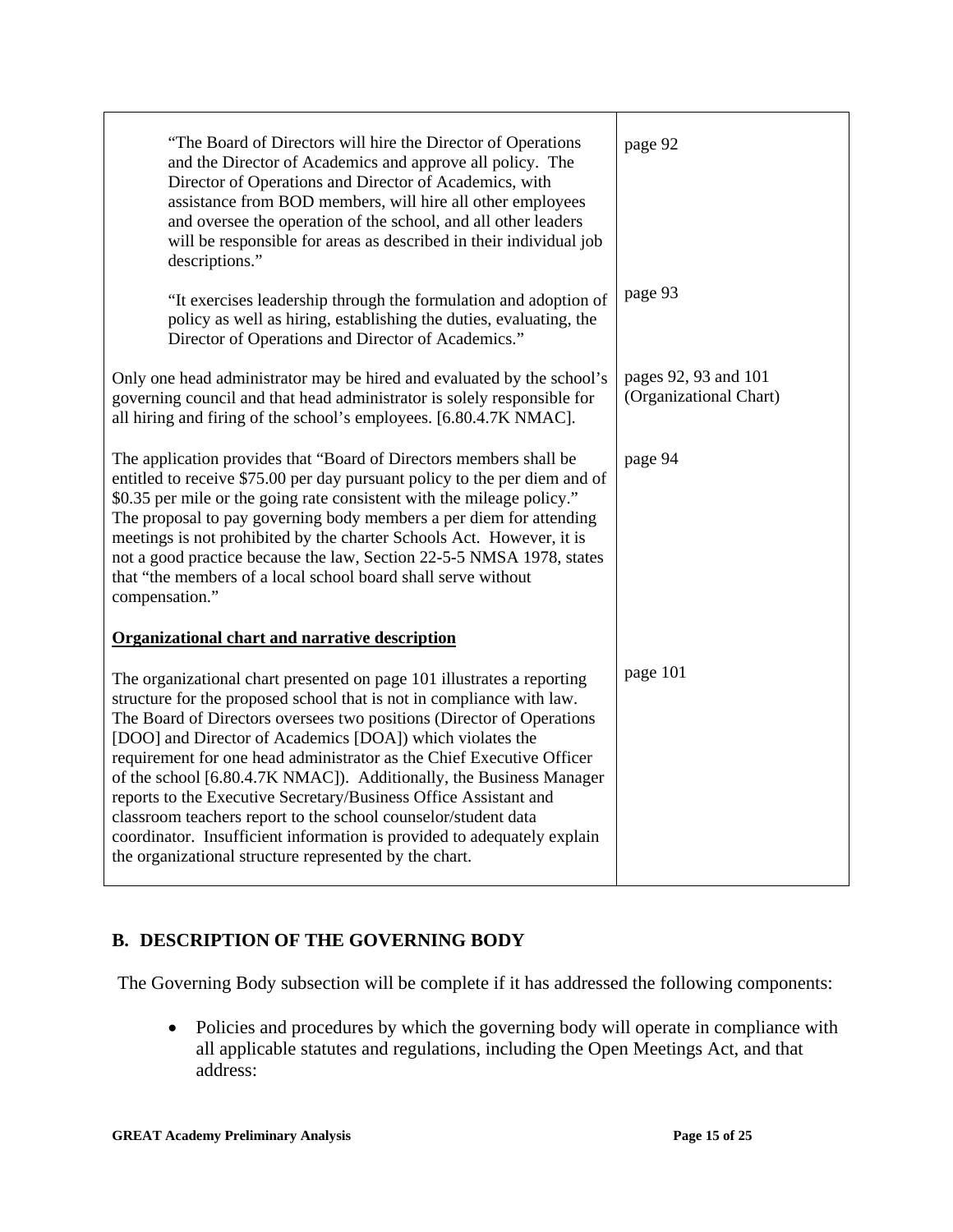- o board powers and duties as a whole, individual members, and officers of the governing body;
- o governing body member recruitment and selection, including the orientation process for new members and ongoing professional development;
- o the criteria and the process that will be used to select the school's head administrator;
- o budgeting and operation of the school; and
- o how decisions will be made.
- A list of each of the members of the school's governing body;
- A brief description of the qualifications of each governing body member.
- An explanation of the nature and extent of staff, families, and the community involvement in the governance of the school, and how they will be notified of the opportunity to participate in the school governance.

### **ANALYSIS: DESCRIPTION OF THE GOVERNING BODY**

| Criteria Not Sufficiently Addressed, Concerns & Additional Questions                                                                                                                                                                                                                                                                                                        | Reference |
|-----------------------------------------------------------------------------------------------------------------------------------------------------------------------------------------------------------------------------------------------------------------------------------------------------------------------------------------------------------------------------|-----------|
| <b>Governing Body policies and procedures</b>                                                                                                                                                                                                                                                                                                                               |           |
| On page 107, the application states: "Board members will be appointed<br>by a committee comprised of the Director of Operations, Director of<br>Academics, parents and teachers" To place the Directors and teachers<br>in a position to approve who they will be accountable to in the<br>organization undermines the oversight responsibilities of the governing<br>body. | page 107  |
| The criteria and process that will be used to select the school's head<br>administrator are not provided. Only evaluation is discussed.                                                                                                                                                                                                                                     | page 97   |
| The duties stated for the Board of Directors overlap with the<br>responsibilities of the head administrator and undermine the authority<br>of the school's head administrator for the day-to-day operation of the<br>school. For example:                                                                                                                                   |           |
| "Building relationships with the students of the GREAT<br>Academy";                                                                                                                                                                                                                                                                                                         | page 98   |
| "Offering consultation to Great Academy students on research<br>topics, research procedures, connections to Industry and<br>University programs and individuals, etc."                                                                                                                                                                                                      | page 98   |
| "Offering expertise to the Academy leadership."<br>$\bullet$                                                                                                                                                                                                                                                                                                                | page 98   |
| "[Board members] will also be actively engaged in the learning<br>on campus. They are seen in the classrooms, labs and resource<br>rooms. They are seen on campus working with the students"                                                                                                                                                                                | page 103  |
| List of governing body members and qualifications                                                                                                                                                                                                                                                                                                                           |           |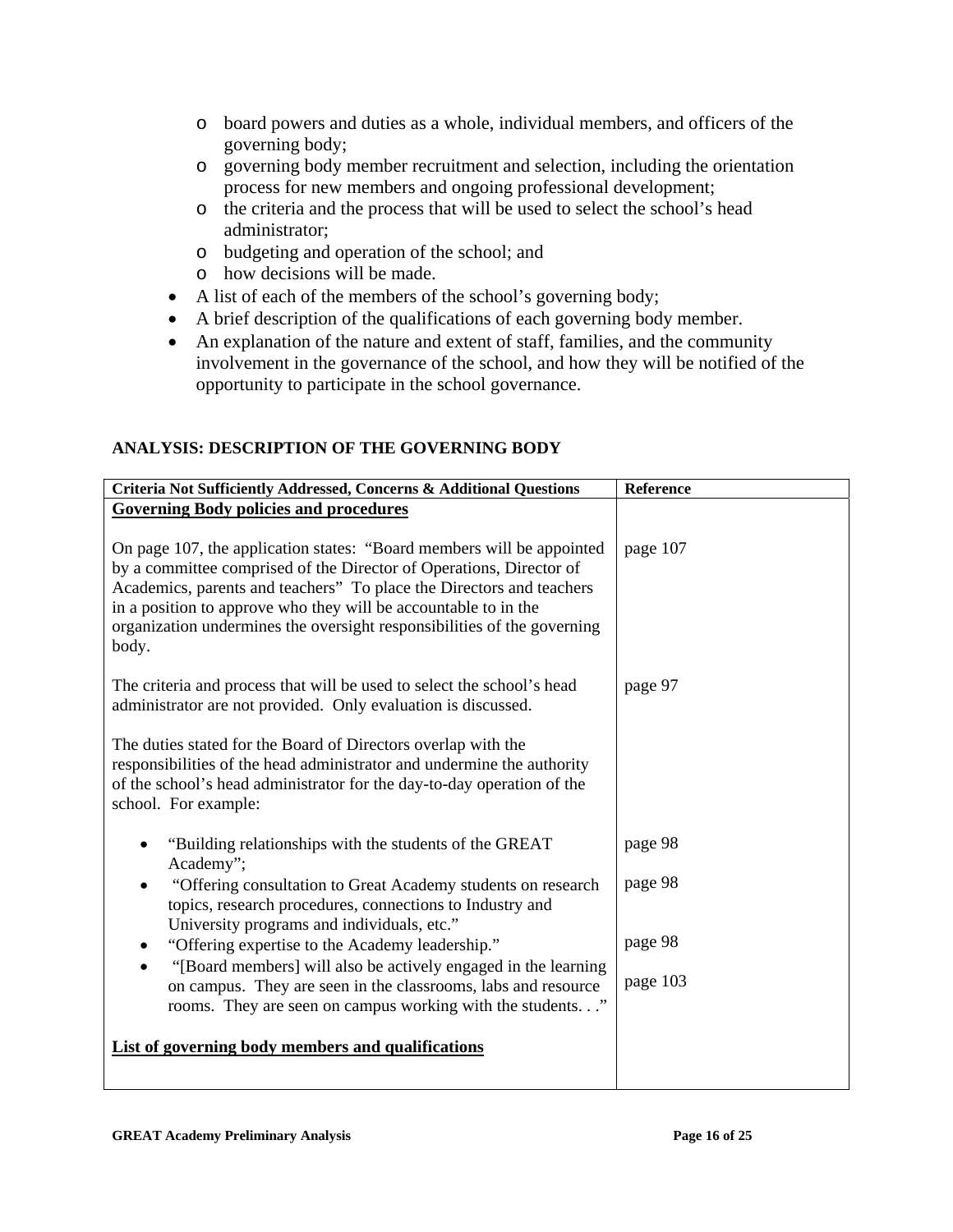### **Staff, families, and community involvement in governance**

An explanation of the nature and extent of staff, families, and the community involvement in the governance of the school, and how they will be notified of the opportunity to participate in the school governance is not provided.

### **C. PARTNERSHIPS:** *This section is optional and should be completed if the school has identified a partner organization that is essential to the existence of the charter school, its governance, key instructional, and/or management functions.*

The Partnership subsection will be complete if the following components are included:

- Name of the partner organization.
- Name of the contact person at the partner organization and that person's full contact information.
- A description of the nature and purpose of the school's partnership with the organization.
- If applicable, an explanation of how the partner organization will be involved in the governance of the school.
- Evidence (in the form of a letter of support or intent to partner) that the school has a formal partnership agreement with the partner organization.

| Criteria Not Sufficiently Addressed, Concerns & Additional Questions                                                                                                                                                                                                                                                                                                                         | Reference                |
|----------------------------------------------------------------------------------------------------------------------------------------------------------------------------------------------------------------------------------------------------------------------------------------------------------------------------------------------------------------------------------------------|--------------------------|
| Partner organization and contact information                                                                                                                                                                                                                                                                                                                                                 |                          |
| Eleven potential partnerships are identified. However, most, do not<br>meet the definition of a partnership as defined in the application<br>glossary.                                                                                                                                                                                                                                       | pages 112-113            |
| Based on the school's intended provision of dual credit for students, it<br>will be necessary to develop a Memorandum of Agreement with an<br>institution or institutions of higher learning. A blank copy of the<br>Memorandum is included as Exhibit K. However, the application does<br>not indicate which of the institutions The GREAT Academy intends to<br>develop an agreement with. | pages 112-113, Exhibit K |
| <b>Nature and purpose of partnership</b><br>A description was not provided to address this prompt in the<br>application.                                                                                                                                                                                                                                                                     |                          |
| Partner organization involvement with school governance<br>A description was not provided to address this prompt in the                                                                                                                                                                                                                                                                      |                          |
|                                                                                                                                                                                                                                                                                                                                                                                              |                          |

#### **ANALYSIS: PARTNERSHIPS**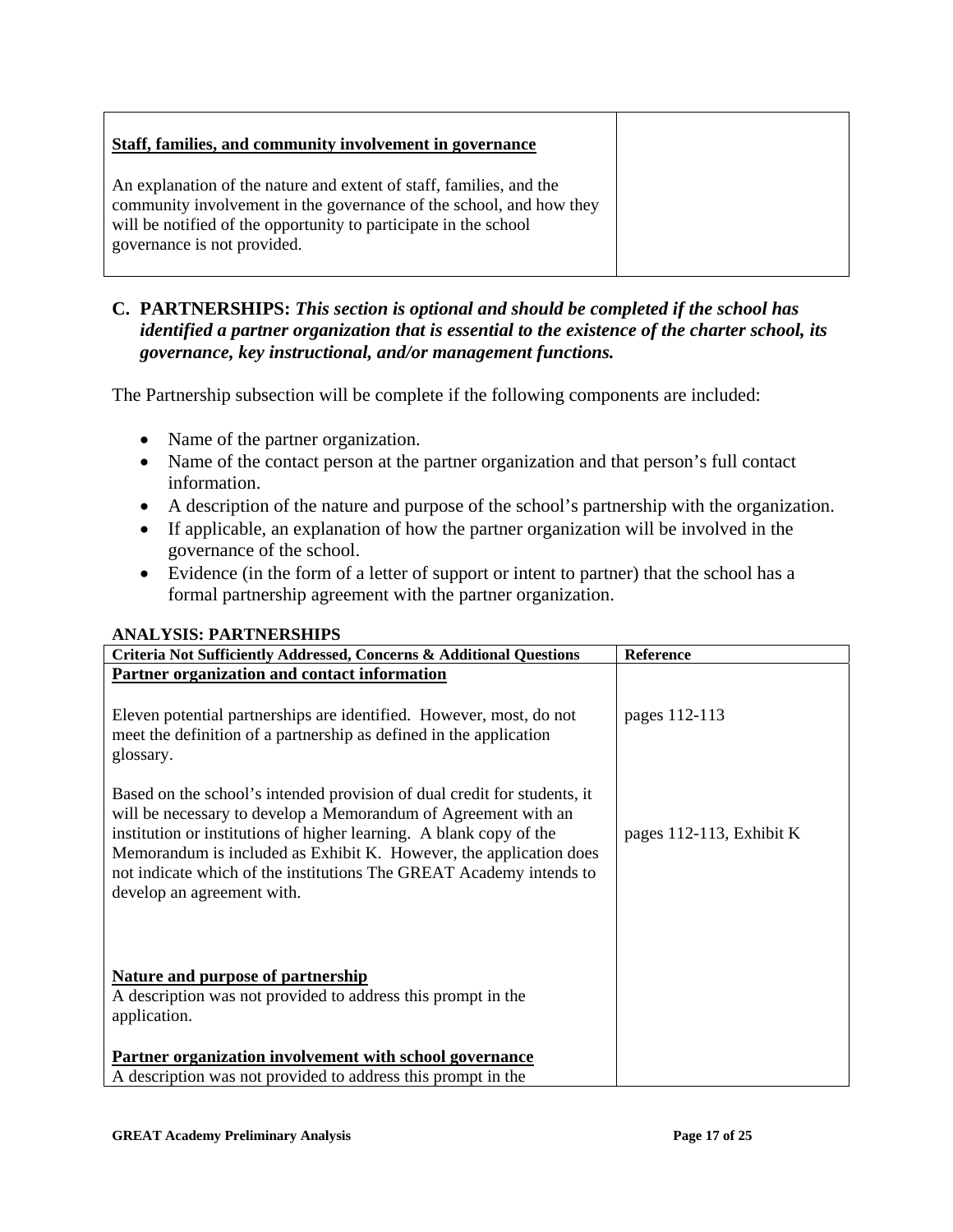| application.                                                                                             |  |
|----------------------------------------------------------------------------------------------------------|--|
| Evidence of formal partnership agreement<br>Evidence of a formal partnership agreement was not provided. |  |

# **D. SCHOOL ORGANIZATIONAL STRUCTURE**

A School Organizational Structure subsection will be complete if the following components are included:

- Based on the organizational chart provided under subsection *A. GOVERNANCE/MANAGEMENT STRUCTURE* above, job descriptions that identify key roles, responsibilities and accountability for each staff position listed on the organizational chart.
- A staffing plan for each year of the first charter term, including the proposed pupilteacher ratio to support the educational plan.

#### **ANALYSIS: SCHOOL ORGANIZATIONAL STRUCTURE**

| Criteria Not Sufficiently Addressed, Concerns & Additional Questions                                                                                                                                                                                                                                                                                                                                                                                       | <b>Reference</b> |
|------------------------------------------------------------------------------------------------------------------------------------------------------------------------------------------------------------------------------------------------------------------------------------------------------------------------------------------------------------------------------------------------------------------------------------------------------------|------------------|
| Job descriptions for all organizational chart positions                                                                                                                                                                                                                                                                                                                                                                                                    |                  |
| The application states: "The DOO and DOA have the decision making<br>power at the GREAT Academy." See Governance/Management<br>Structure subsection above for details of analysis regarding dual<br>leadership and dual hiring by Board of Directors.                                                                                                                                                                                                      | page 113         |
| Years 1-5 staffing plan with pupil-teacher ratio supporting<br>educational plan                                                                                                                                                                                                                                                                                                                                                                            |                  |
| The narrative information is inadequate to provide a comprehensive<br>understanding of how the school's proposed staffing and pupil-teacher<br>ratio supports the educational plan. The short narrative provided on<br>page 114 simply states that the school will hire staff to achieve a PTR<br>of 30:1. To address the years 1-5 staffing plan, the narrative refers the<br>reader to the budget spreadsheet. No additional information is<br>provided. | page 114         |

### **E. EMPLOYEE RELATIONS**

An Employee Relations subsection will be complete if the following components are addressed: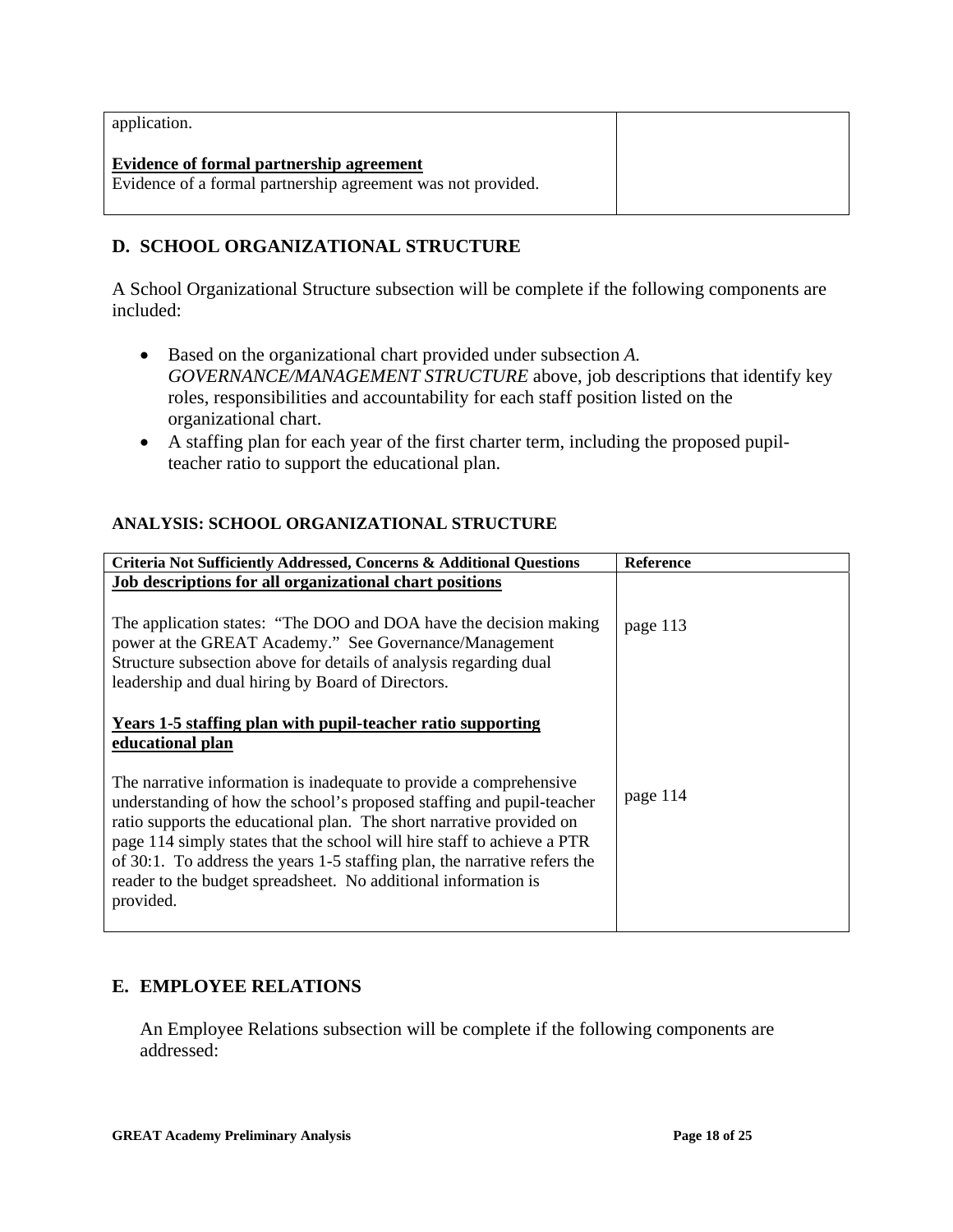- A description of the school's personnel policies and procedures that comply with all applicable federal statutes and regulations, including the School Personnel Act.
- The proposed salary schedules that comply with the minimum salary requirements as identified in the School Personnel Act for all employees.
- A description of the evaluation process for staff that will include evaluation of teachers by a licensed school administrator.
- An explanation of the school's staff discipline process that provides for due process.

#### **ANALYSIS: EMPLOYEE RELATIONS**

| Criteria Not Sufficiently Addressed, Concerns & Additional Questions                                                                                                                                                                                                                                                                                                                                                                                                                                                                                                                                                                                                                                                                                                                                                                                                                                           | Reference |
|----------------------------------------------------------------------------------------------------------------------------------------------------------------------------------------------------------------------------------------------------------------------------------------------------------------------------------------------------------------------------------------------------------------------------------------------------------------------------------------------------------------------------------------------------------------------------------------------------------------------------------------------------------------------------------------------------------------------------------------------------------------------------------------------------------------------------------------------------------------------------------------------------------------|-----------|
| <b>School's personnel policies and procedures</b>                                                                                                                                                                                                                                                                                                                                                                                                                                                                                                                                                                                                                                                                                                                                                                                                                                                              |           |
|                                                                                                                                                                                                                                                                                                                                                                                                                                                                                                                                                                                                                                                                                                                                                                                                                                                                                                                |           |
| The following passage on page 115 indicates that the Board of<br>Directors is involved in the discipline of employees and students which<br>is contrary to law:<br>"Any decision of the DOO or DOA in which a student and/or<br>employee of the school has been aggrieved may be appealed to<br>a committee made up of three members of the Board of<br>Directors appointed by the Chairperson. The Board does<br>perform as a hearing authority in such cases which may be<br>appropriate. This applies to decisions made by the DOO or<br>DOA as they pertain to policies established through the Board<br>relative to student and/or employee issues only relating to<br>performance, policy adherence, etc Policies, procedure,<br>conduct of students, faculty shall initially be handled<br>procedurally through the DOO and all decisions not covered<br>under board policy shall be considered final." | page 115  |
| <b>Proposed salary schedules for all employees</b>                                                                                                                                                                                                                                                                                                                                                                                                                                                                                                                                                                                                                                                                                                                                                                                                                                                             |           |
| On page 116, the application attempts to address due process and<br>proposed salary schedules by inserting selected excerpts from the<br>statute: 10-9-6 Public Officers and Employees and 22-10A-4. The first<br>excerpt is not complete and is incomprehensible in the context of the<br>application requirements. The second excerpt is primarily a description<br>of the New Mexico licensure framework for teachers and does not<br>address the requirement for the school's proposed salary schedules.                                                                                                                                                                                                                                                                                                                                                                                                   | page 116  |
| On page 118, proposed salary schedules are again addressed, but not<br>provided. The school intends to negotiate all employment contracts<br>individually while complying with the minimum salary requirements.<br>However, a proposed salary schedule is required as part of the contents<br>of application for a start-up charter school. Additionally, the Training<br>and Experience (T&E) Index for the proposed charter school is based<br>on a salary schedule adopted by the school's governing body and is an                                                                                                                                                                                                                                                                                                                                                                                         | page 118  |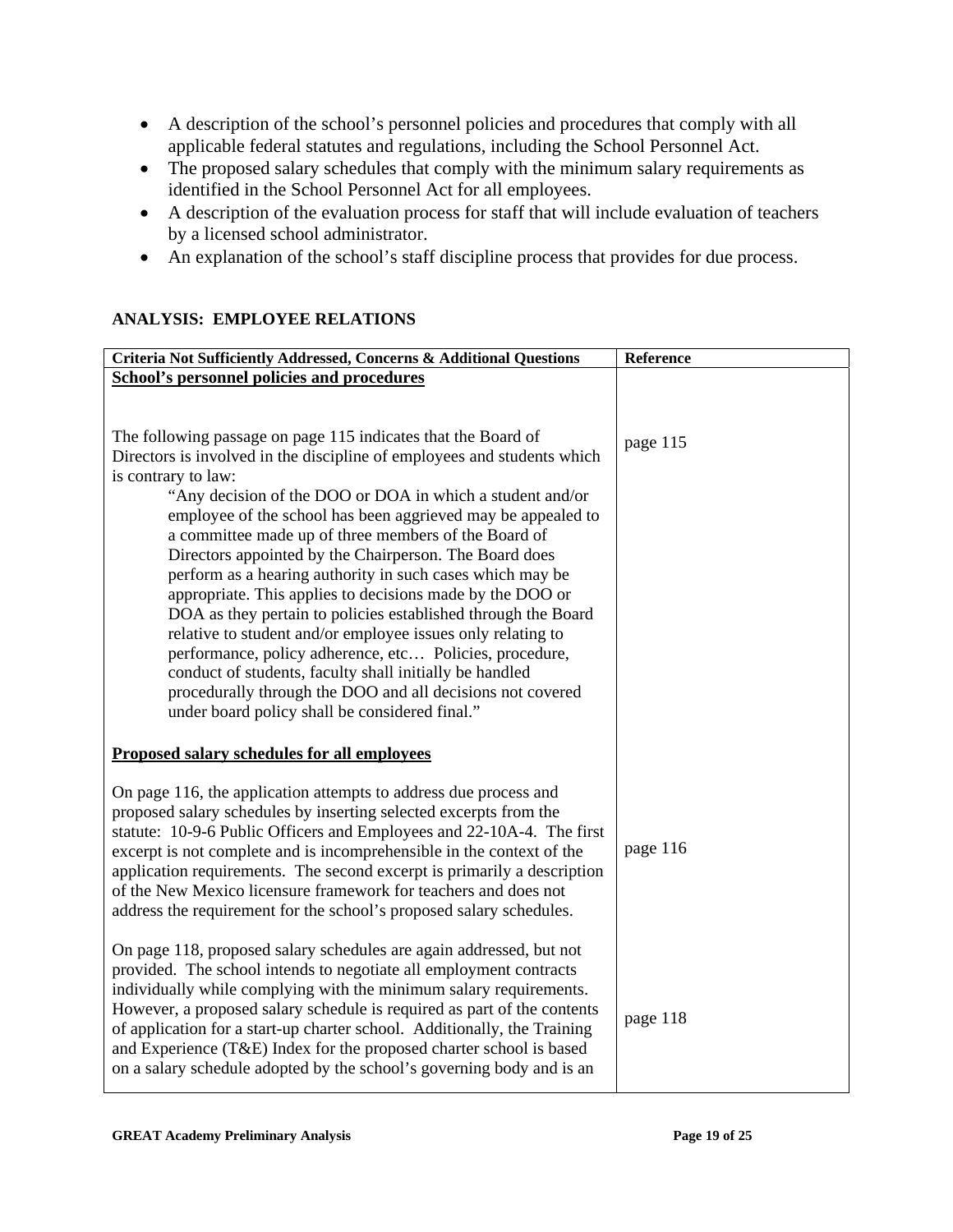| essential part of establishing the proposed budget. A salary schedule                                                                             |                          |
|---------------------------------------------------------------------------------------------------------------------------------------------------|--------------------------|
| was not provided.                                                                                                                                 |                          |
|                                                                                                                                                   |                          |
| <b>Evaluation process for staff</b>                                                                                                               |                          |
|                                                                                                                                                   |                          |
| The description of the staff evaluation is presented as an assurance,                                                                             |                          |
| discussion of licensure and salary levels, and fails to provide specificity                                                                       |                          |
| in addressing the process for evaluation.                                                                                                         | page 119                 |
|                                                                                                                                                   |                          |
| <b>Staff discipline process</b>                                                                                                                   |                          |
|                                                                                                                                                   |                          |
| The explanation of the school's staff discipline process that provides for<br>due process is inadequate. Staff discipline is not described in the |                          |
| application narrative, but is briefly referenced in the Proposed                                                                                  |                          |
| Personnel Policies and Practices, Exhibit G. However, the reference                                                                               | Exhibit G, pages 177-178 |
| provided only allows the administrator to use progressive discipline and                                                                          |                          |
|                                                                                                                                                   |                          |
|                                                                                                                                                   |                          |
|                                                                                                                                                   |                          |
|                                                                                                                                                   |                          |
|                                                                                                                                                   |                          |
| does not provide the steps in the process.                                                                                                        |                          |

# **F. STUDENT ENROLLMENT PROCEDURES AND DISCIPLINE POLICY**

A student enrollment procedures and discipline policy section will be complete if the following components are addressed:

- A description of the school's admissions policies and procedures, including an explanation of the timeline for admission.
- A description of the school's lottery process that is in accordance with applicable law.
- A brief description of the proposed student discipline policy that complies with the Student Rights and Responsibilities set forth in the Public Education Department rules and regulations [6.11.2 NMAC] (Note: proposed student discipline procedures are to be included in the Appendices.)

#### **ANALYSIS: STUDENT ENROLLMENT PROCEDURES AND DISCIPLINE POLICY**

| <b>Criteria Not Sufficiently Addressed, Concerns &amp; Additional Questions</b>                                                                                                                          | <b>Reference</b> |
|----------------------------------------------------------------------------------------------------------------------------------------------------------------------------------------------------------|------------------|
| School enrollment policies and procedures                                                                                                                                                                |                  |
| The narrative states: "The GREAT Academy accepts all students that<br>come to the school in "good standing" with all proper records and shots<br>if space is available." "Good standing" is not defined. | page 119         |
| <b>Description of lottery process</b>                                                                                                                                                                    |                  |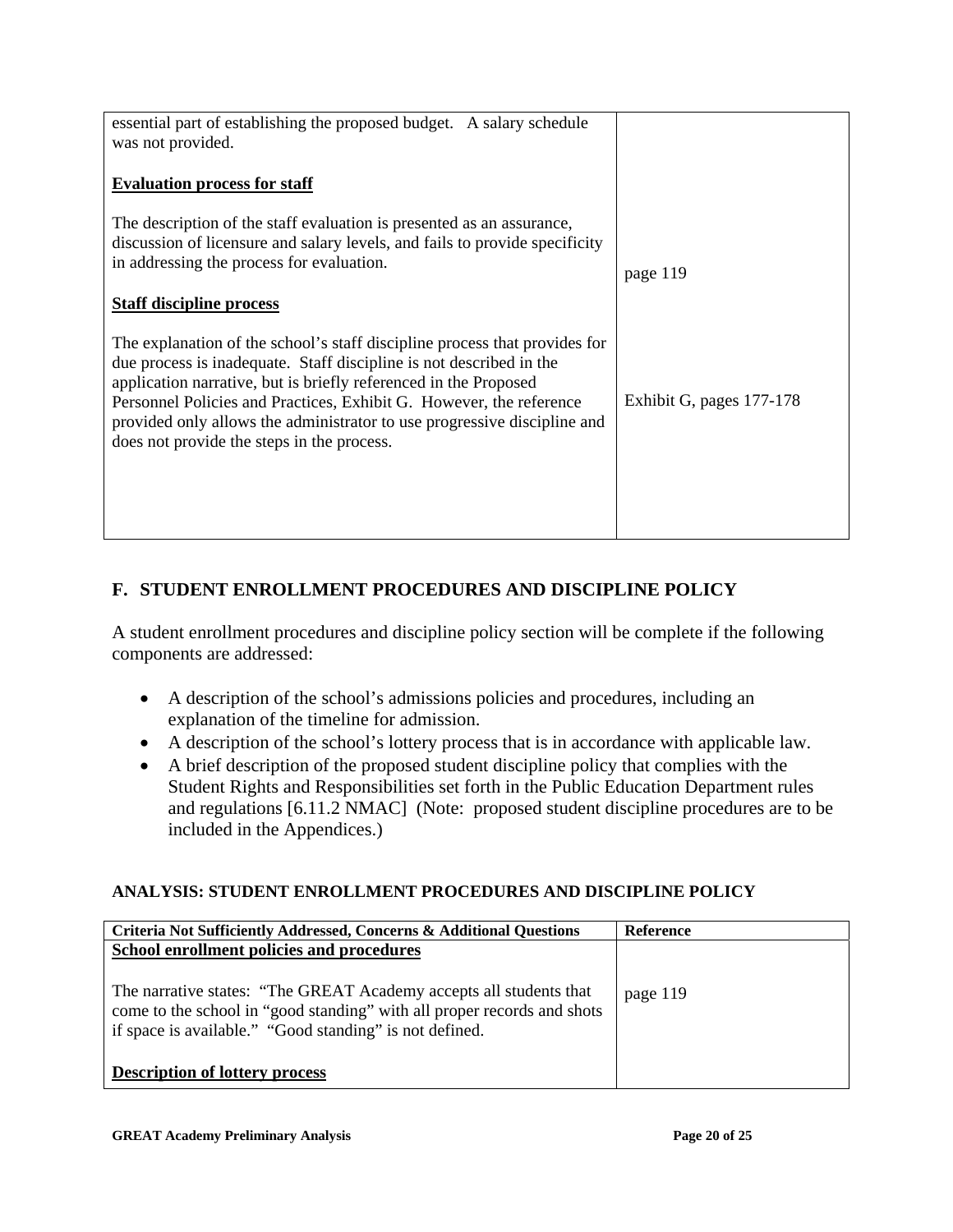| The description of the lottery process contains conflicting numbers:<br>"In SY $(1)$ , if the numbers do exceed the $120$ , then the members are<br>selected by a lottery process. The interested members are assigned a<br>number and a random number generator will determine the 150 that are<br>selected to attend that school year."                                                                                                              | page 120                    |
|--------------------------------------------------------------------------------------------------------------------------------------------------------------------------------------------------------------------------------------------------------------------------------------------------------------------------------------------------------------------------------------------------------------------------------------------------------|-----------------------------|
| The use of a random number generator for selection of students raises<br>concern in regard to transparency of the lottery process. A charter<br>school is expected to be able to assure a random and unbiased result.                                                                                                                                                                                                                                  | page 120                    |
| The narrative describing the lottery process does not include a<br>procedure for additional lotteries to be held should seats still be open.                                                                                                                                                                                                                                                                                                           | page 120                    |
| <b>Description of proposed student discipline policy</b>                                                                                                                                                                                                                                                                                                                                                                                               |                             |
|                                                                                                                                                                                                                                                                                                                                                                                                                                                        |                             |
| Proposed student discipline procedures (appendix)                                                                                                                                                                                                                                                                                                                                                                                                      |                             |
| A Proposed Student Policy Handbook is included as Exhibit F, pages<br>135-170. The handbook uses language found in 6.11.2 NMAC<br>including references to the Board of Education, local school board or<br>administrative authority. The school's Board of Directors is the policy-<br>making authority for student discipline procedures in alignment with<br>611.2, not the "Board of Education, local school board or administrative<br>authority." | Exhibit F pages 135 and 141 |

# **G. FACILITIES:**

The facilities plan should demonstrate that the applicant group has carefully considered the school's facilities needs and understands its options for meeting those needs.

*Has the applicant group selected or secured a facility?*  $\Box$  **Yes**  $\Box$  **No** 

*NOTE: Based upon "YES" or "NO", complete the appropriate analysis below.* 

**If "YES"** a Facilities section will be complete if the following components are addressed:

- A description of the proposed facility, including location, size, and layout of space. An explanation of how the facility will support the implementation of the school's educational plan.
- An explanation of the proposed capital outlay needs for the facility, including projected requests for capital outlay assistance for the school.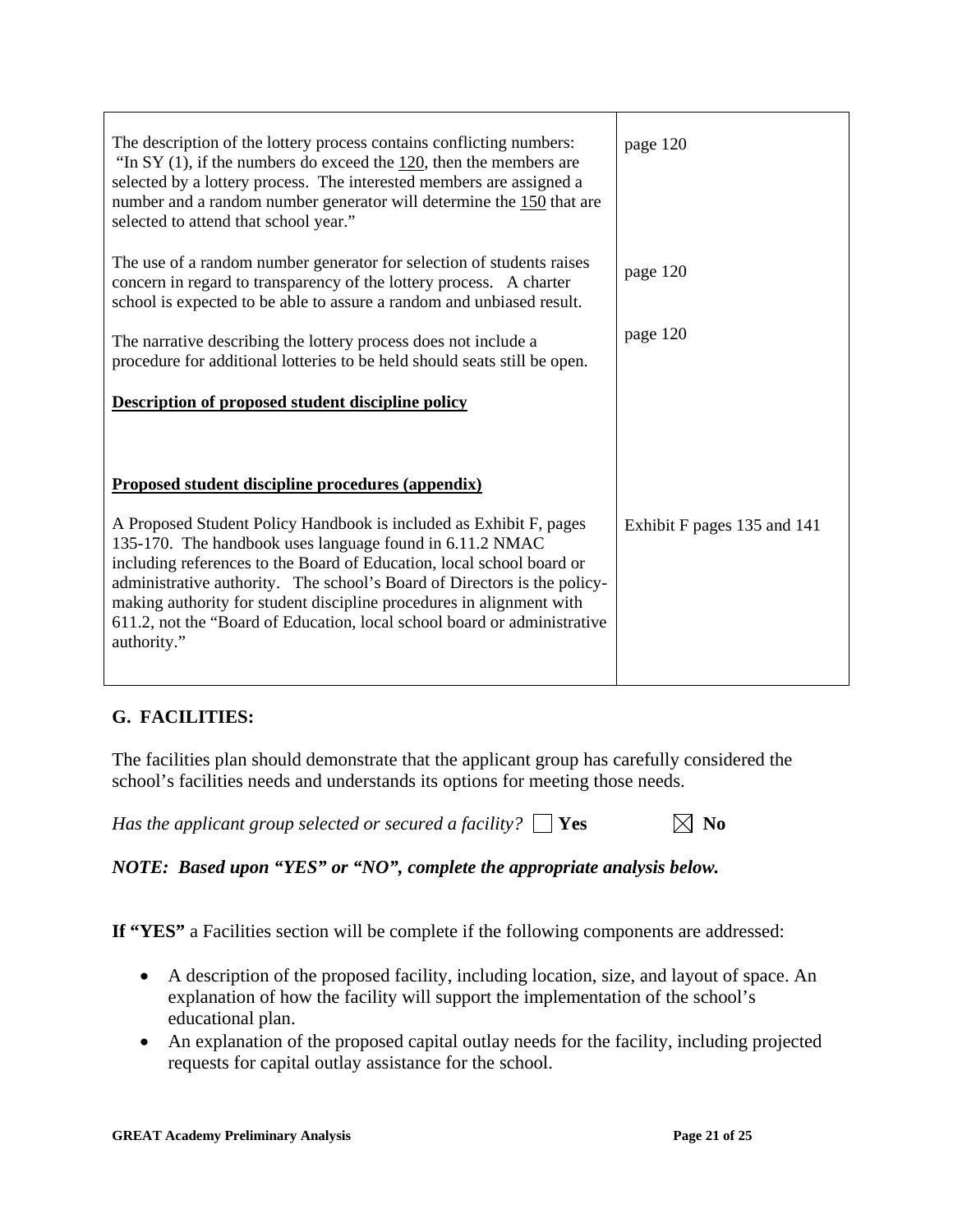### **ANALYSIS: FACILITIES – IF "YES"**

| Criteria Not Sufficiently Addressed, Concerns & Additional Questions | <b>Reference</b> |
|----------------------------------------------------------------------|------------------|
| Description of proposed facility and how facility will support       |                  |
| school's educational plan                                            |                  |
|                                                                      |                  |
| N/A                                                                  |                  |
| Proposed capital outlay needs                                        |                  |
|                                                                      |                  |
| N/A                                                                  |                  |
|                                                                      |                  |

### **If "NO" a Facilities section will be complete if the following components are addressed:**

- An explanation of the needs of a facility that will support the implementation of the school's educational plan, including desired location, size, and layout of space.
- A description of a reasonable plan to identify and secure an adequate facility.
- The proposed capital outlay needs for the facility, including projected requests for capital outlay assistance for the school.

### **ANALYSIS: FACILITIES – IF "NO"**

| Criteria Not Sufficiently Addressed, Concerns & Additional Questions                                        | Reference |
|-------------------------------------------------------------------------------------------------------------|-----------|
| <b>Explanation of needs of a facility that will support educational plan</b>                                |           |
| The school is to be located in Albuquerque. No information is provided                                      | page 121  |
| to indicate a specific area, quadrant or location based on student or                                       |           |
| community needs other than that it will be leased space from a strip                                        |           |
| mall, mall or business complex.                                                                             |           |
|                                                                                                             |           |
| An explanation of the school's needs for a facility that will support the                                   | page 33   |
| implementation of the school's education plan is not provided in this                                       |           |
| section, but referenced briefly in the "Description of the Curriculum"                                      |           |
| section on page 33 as follows:                                                                              |           |
| "Because the GREAT Academy will be using a hybrid<br>curricular model (a combination of virtual curriculum, |           |
| traditional classroom instruction, small group and one-                                                     |           |
| on-one instruction), the facility layout will accommodate                                                   |           |
| computer labs, traditional classrooms, and a resource                                                       |           |
| $lab.$ "                                                                                                    |           |
| The narrative for this section and the statement above lack meaningful                                      |           |
| detail necessary to understand the layout of space required to fully                                        |           |
| support the school's educational plan.                                                                      |           |
|                                                                                                             |           |
| Reasonable plan to identify and secure an adequate facility                                                 |           |
|                                                                                                             |           |
| The required plan is not provided.                                                                          |           |
|                                                                                                             |           |
| <b>Proposed capital outlay needs</b>                                                                        |           |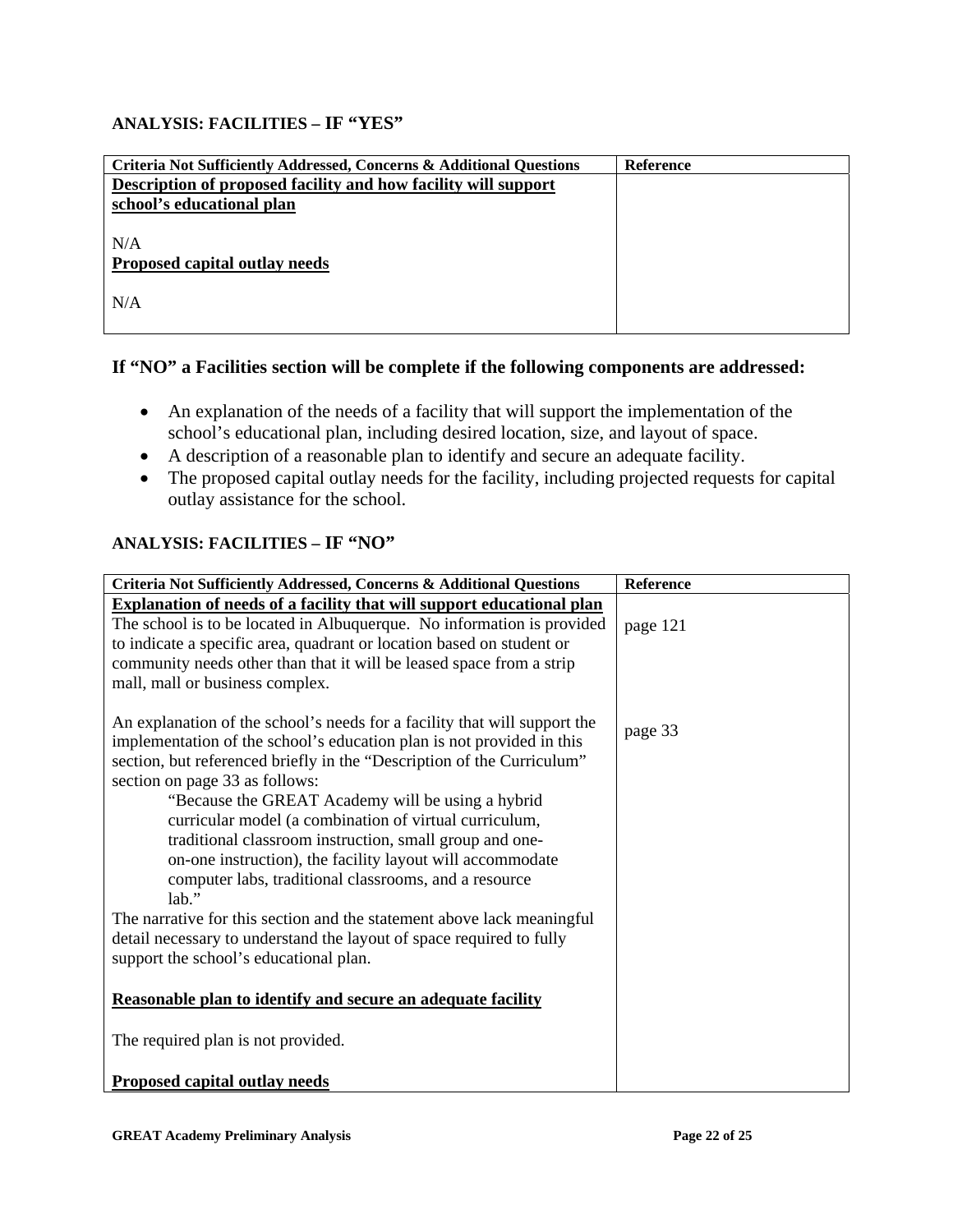| Capital outlay needs are not addressed. |  |
|-----------------------------------------|--|
|-----------------------------------------|--|

# **H. OTHER STUDENT SERVICES**

This section will be complete if the following components are addressed:

- A description of the school's plans for meeting the transportation needs of its students and plans for contracting services for transportation, if applicable.
- A description of the school's plans for meeting the food services needs of its students and plans for contracting services for food services, if applicable.
- A description of the school's plans for providing student access to other services, including but not limited to counseling and health services and plans for contracting services, if applicable.

#### **ANALYSIS: Other Student Services**

| Criteria Not Sufficiently Addressed, Concerns & Additional Questions                                                                                                                                                                                                                                                                                                                                                                                                                                                                  | <b>Reference</b> |
|---------------------------------------------------------------------------------------------------------------------------------------------------------------------------------------------------------------------------------------------------------------------------------------------------------------------------------------------------------------------------------------------------------------------------------------------------------------------------------------------------------------------------------------|------------------|
| <b>Transportation</b>                                                                                                                                                                                                                                                                                                                                                                                                                                                                                                                 |                  |
| <b>Food Services</b>                                                                                                                                                                                                                                                                                                                                                                                                                                                                                                                  |                  |
| <b>Student access to other services</b>                                                                                                                                                                                                                                                                                                                                                                                                                                                                                               |                  |
| The following statement provided as a rationale for hiring a second<br>counselor in the fourth year of operation does not make sense: "The<br>GREAT Academy will hire a second counselor in the fourth year to<br>maintain recommended ASCA ratios of 350:1" The school's full<br>enrollment is set at 180 students; the American School Counselor<br>Association (ASCA) recommends a 250-to-1 ratio of students to school<br>counselors. Based on the ASCA recommendation, the school is<br>sufficiently staffed with one counselor. | page 122         |

### **GOVERNANCE / MANAGEMENT PLAN SUMMARY**

Please summarize your analysis of the Governance/Management section of the school's application. Your summary should reflect your overall impression of the section as presented and discuss the most significant weaknesses of the section.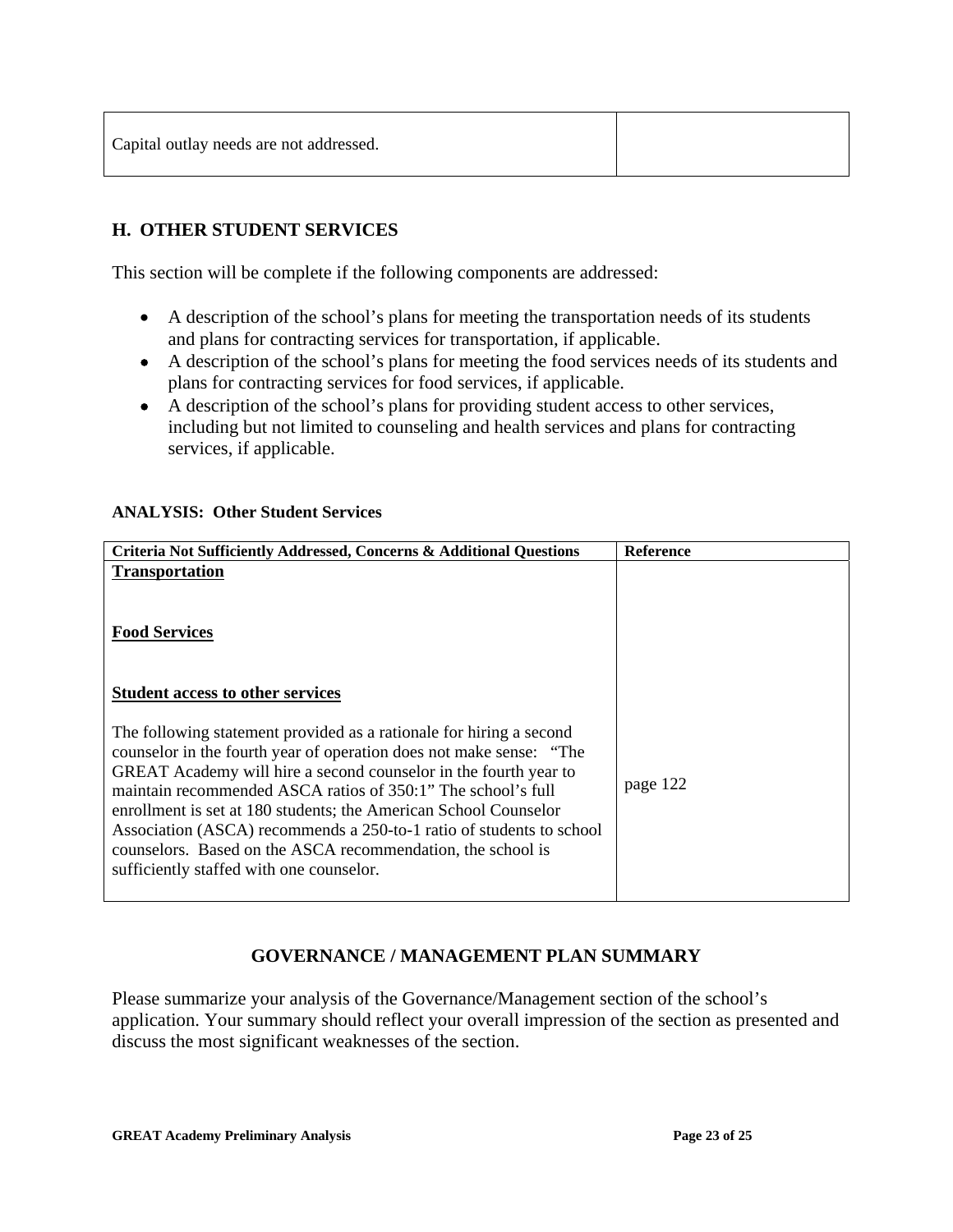**Summary Analysis** 

The Governance Management Structure lacks clarity and fails to provide a coherent plan for oversight and management of the proposed charter school. The organizational chart illustrates a dysfunctional reporting structure; the dual hiring by the Board of Directors of two administrative positions does not meet the requirements of law; some specific roles and responsibilities of the Board of Directors and the Head Administrator(s) are in conflict; the nature of the proposed partnerships is unclear and evidence that the school has formal partnership agreements is not provided; required salary schedules are not provided; and facility plans are inadequately addressed. A clear picture of the school's governance and management practices is not evident.

# **VIII. REQUIREMENTS**

The Requirements section of the application addresses the necessary arrangements that school leaders must make to define the respective legal liability and responsibility of the governing body and the Public Education Department. These requirements include, but are not limited to, securing appropriate insurance coverage and identifying waivers that will be sought by the school from the Public Education Department.

# **A. LEGAL LIABILITY AND INSURANCE COVERAGE:**

The legal liability and insurance coverage section will be complete if contains:

• A statement that the charter school will participate in coverage by the public school insurance authority and will comply with all applicable rules of that authority.

### **ANALYSIS: LEGAL LIABILITY AND INSURANCE COVERAGE**

| Criteria Not Sufficiently Addressed, Concerns & Additional Questions | <b>Reference</b> |
|----------------------------------------------------------------------|------------------|
|                                                                      |                  |
|                                                                      |                  |

# **B. WAIVERS**

The waivers section will be complete if the following components are addressed:

• A list of the specific waivers that will be requested from the department's requirements, rules, and provisions of the Public School Code pertaining to individual class load, teaching load, length of the school day, staffing patterns, subject areas, purchase of instructional material, evaluation standards for school personnel, school principal duties, driver education and graduation requirements.